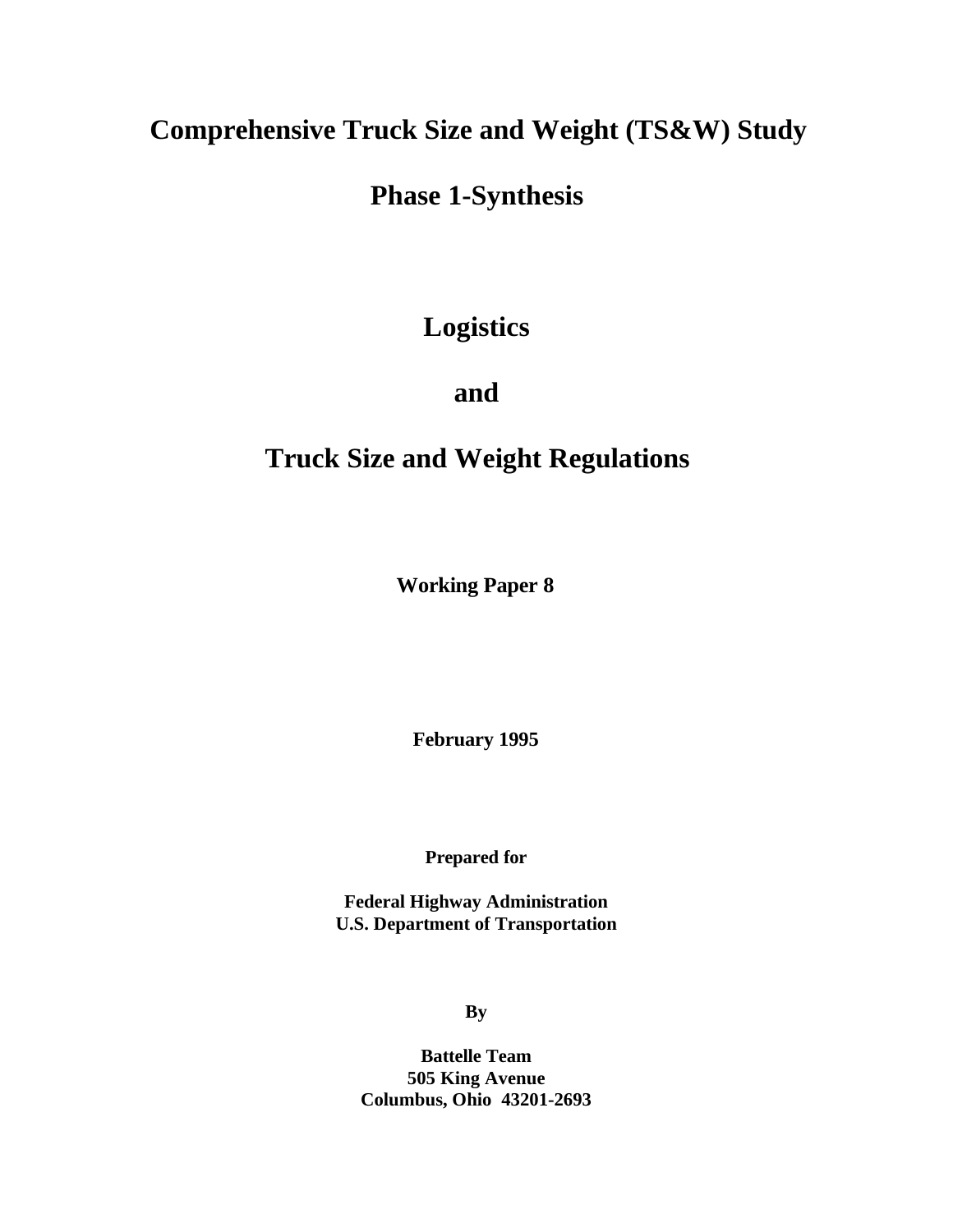# **Comprehensive Truck Size and Weight (TS&W) Study**

**Phase 1—Synthesis**

# **Working Paper 8—Logistics and TS&W Regulations**

This paper: (1) describes current logistics practices as they are affected by truck size and weight limits; (2) examines how changes in truck size and weight limits might affect logistics practices; and (3) where possible, identifies research needed to close knowledge gaps regarding truck size and weight limits and how they affect logistics practices. This paper will focus on the shippers' perspectives.

# **1.0 Technical Relationships of Policy Consequences Concerning Logistics**

To date, logistics research that incorporates transportation costs has focused mainly on optimizing shipment quantities with respect to inventory carrying costs and transportation costs through the use of economic order quantity (EOQ) models. These models typically include product value, product demand, inventory carrying charges, transit times and shipment sizes in their analyses.

To properly analyze from a shipper's perspective the logistics decisions as they are impacted by truck size and weight regulations, it is necessary to put these decisions in context. As Figure 1 indicates, firms develop corporate strategies in response to their assessment of the current and future competitive environment. These strategies define the products/services the firm will produce, the geographic markets the firm will compete in, the approaches to product design and pricing the firm will follow, etc. Operating components, such as manufacturing, information, and logistics strategies and systems, are then designed to be consistent with the overall corporate strategy. The logistics strategies and systems define the character of demand for logistics and transportation services. Character of demand includes shipment frequencies, regularity, size of shipment, time and reliability requirements, special handling, climate control, etc. These characteristics of demand are the customer expectations that transport service suppliers must respond to in the design and provision of their systems and services, given government regulations such as vehicle size and weight limitations.

# **1.1 Competitive Environment**

While there are many factors both positively and negatively affecting shipper's demand for road-based transportation, these can be aggregated into the issues of globalization, scope, and the distribution of market leverage.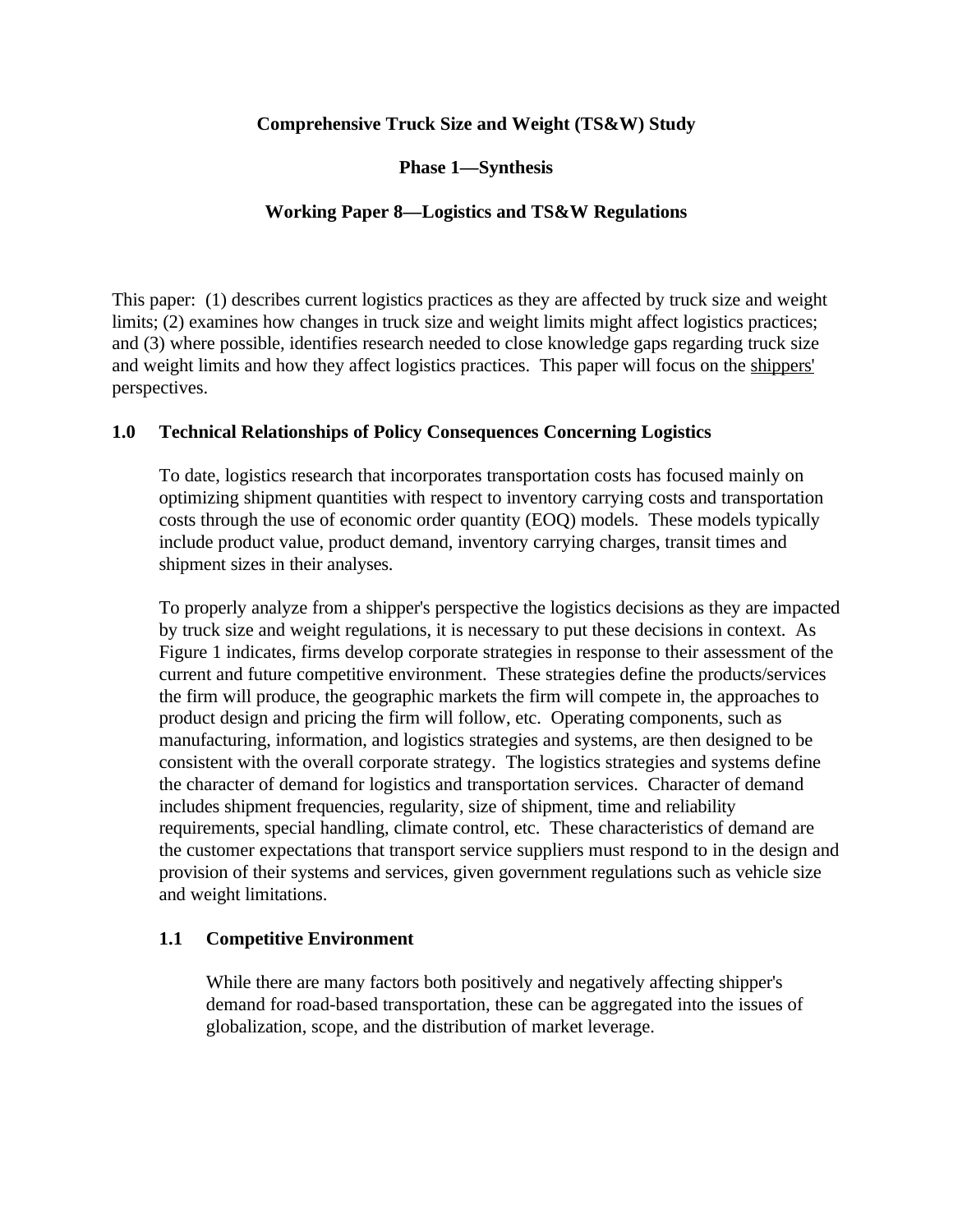

 $\overline{2}$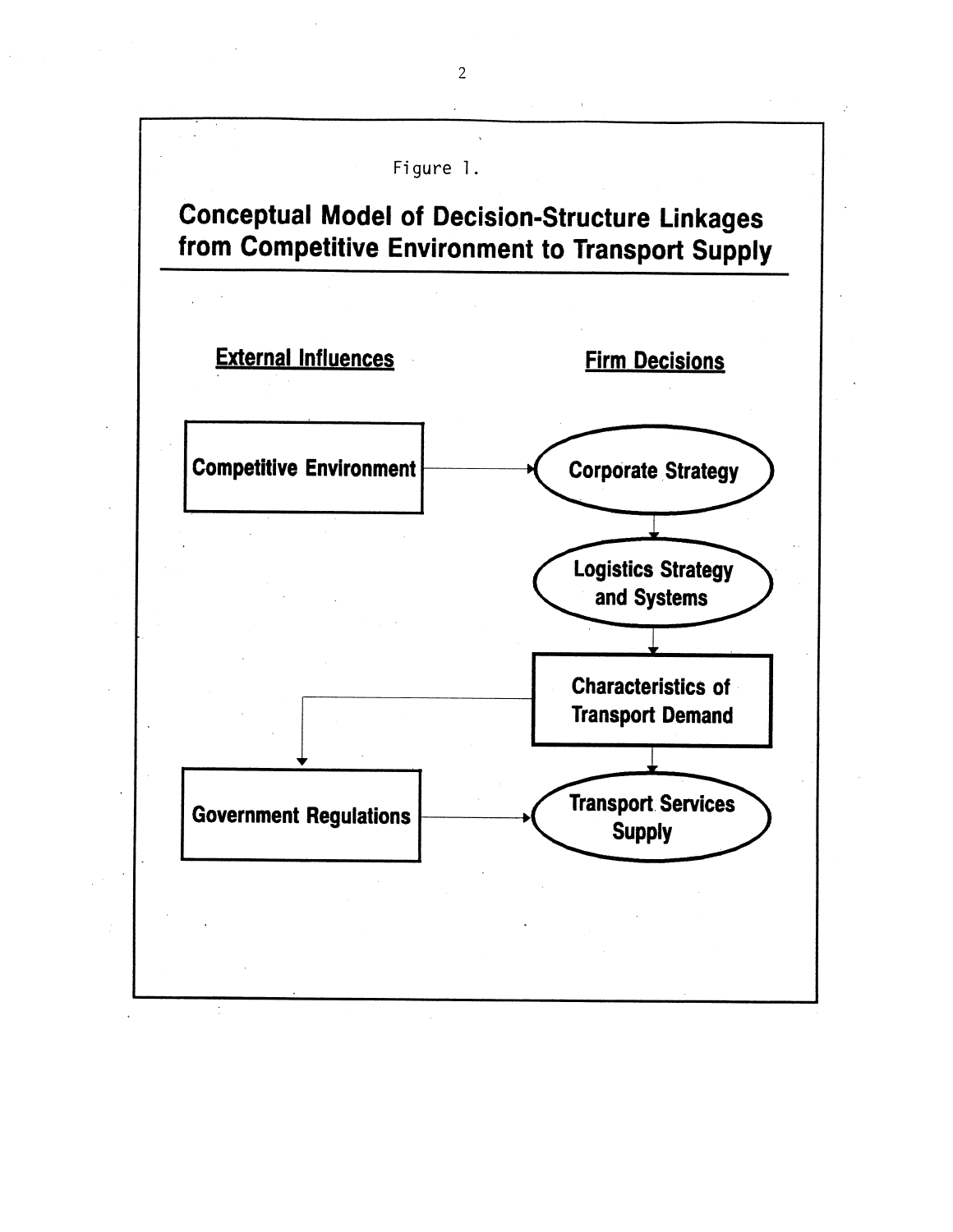### **(a) Globalization**

As a trend the world continues to evolve into a series of trading blocs, with the European Union and North American Free Trade Agreement (NAFTA) being the most notable. Opportunities exist for expansion of their membership as well as the potential for additional blocs to develop in areas such as the Pacific Rim and South America.

The passage of the General Agreement on Tariffs and Trade will further liberalize international trade which is currently estimated to be growing at a rate 2.5 to 3.0 times that of U.S. gross domestic product. Growth in trade of higher value-added goods is expected to outpace trade growth of bulk raw materials. While Canada and Mexico as a bloc will continue as the most significant U.S. trading partners, continuing growth in trade with other partners suggests that ocean container traffic will grow and will be borne at least in part by the highway system.

Opportunities for dramatically increasing the average container sizes of the worldwide fleet appear minimal. Dominated by 20- and 40-foot units, increases in physical size are constrained by 1) the costs of modifying the existing fleets of cellular container ships, a fleet which continues to see vessels built today using the 20-foot multiple as standard, and 2) physical limitations of existing foreign infrastructure. This latter point not only includes bridge and road surface capacities, but the tunnel and overpass clearances and turning radii found to exist among many of the significant trading partners. It is noted that some limited number of carriers, such as American President Lines, have been increasing their use of 45-, 48-, and 53-foot units, but can only employ these on limited trade routes.

Moreover, the use of containerization continues to expand in both international trade and domestic commerce. Research through simulation of various truck weight alternatives found that heavier U.S. domestic truck weight limits could encourage transloading of multiple marine containers into fewer dry vans in order to achieve economies when low-value, non-time-sensitive freight is involved (Rao and Young, 1992).

# **(b) National Versus Regional Scope**

Both regional and national markets exist for both truckload (TL) and less-thantruckload (LTL) general commodity carriers. Transportation firms addressing other market segments fall into two broad categories: bulk movements and high-value/time-sensitive service requirements. The refrigerated services market will, for the purposes of this discussion, be categorized as general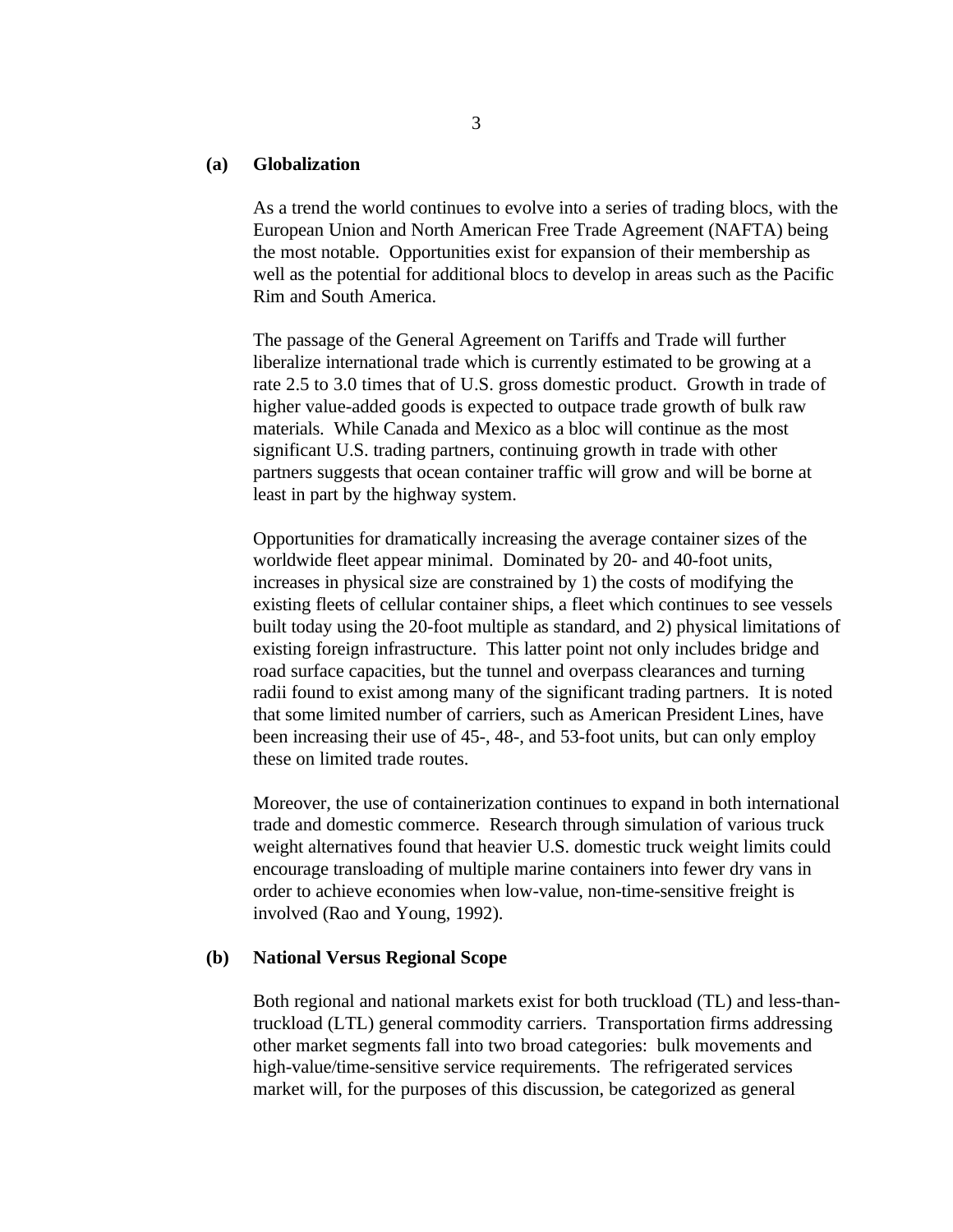commodity carriers because of the flexibility of using their equipment for nonrefrigerated cargoes.

Specialized carriers transporting various bulk commodities with equipment having limited or focused capabilities generally are regional carriers. Moving commodities such as polymers, aggregates, food ingredients, petroleum products, and steel, their regional character may be frequently defined by the presence of a rail component for longer-distance line-haul followed by transloading to bulk truck for ultimate delivery to consignees. For shorter distances within regions, movement tends to be all truck. The specific trip length where the shipment changes from an all truck movement to a combination of rail and truck will vary by commodity and the region of the country.

High-value and time-sensitive materials typically utilize general cargo equipment. The shipments tend to be served by carriers that can provide nationwide coverage. A notable exception may be those situations where "specialty messenger" services, such as those offered by Roberts Express (a unit of Roadway), are required. Time sensitive transportation, not so much related to the intrinsic value of the cargo as to the loss or deferral of its use, also focuses on an environment of minimal transit times with equipment utilization factors being either tertiary or non-existent issues.

# **(c) Distribution of Market Leverage**

Deregulation brought a shift in the balance of power in U.S. shipper-carrier relationships whereby the market clearly began to favor shippers. Issues which have continued to influence this relationship include transportation technology innovation, the development of information technology and labor relations. Those carriers that excel in these matters and use them to provide differentiated service capabilities and quality will gain market leverage that will shift some market power back to these select carriers.

From a technology innovation perspective, one example is the development of air-ride suspensions which reduce incidences of loss and damage and consequently carrier payment of shipper claims. A second, improved vehicle aerodynamics, improves fuel efficiency which is a major variable cost to carriers.

The development of geographic positioning systems and transportation planning software enables the identification of inbound vehicles which can immediately be turned around for outbound shipments (i.e., backhauls) clearly enhances carrier productivity and service levels. However, if the technology is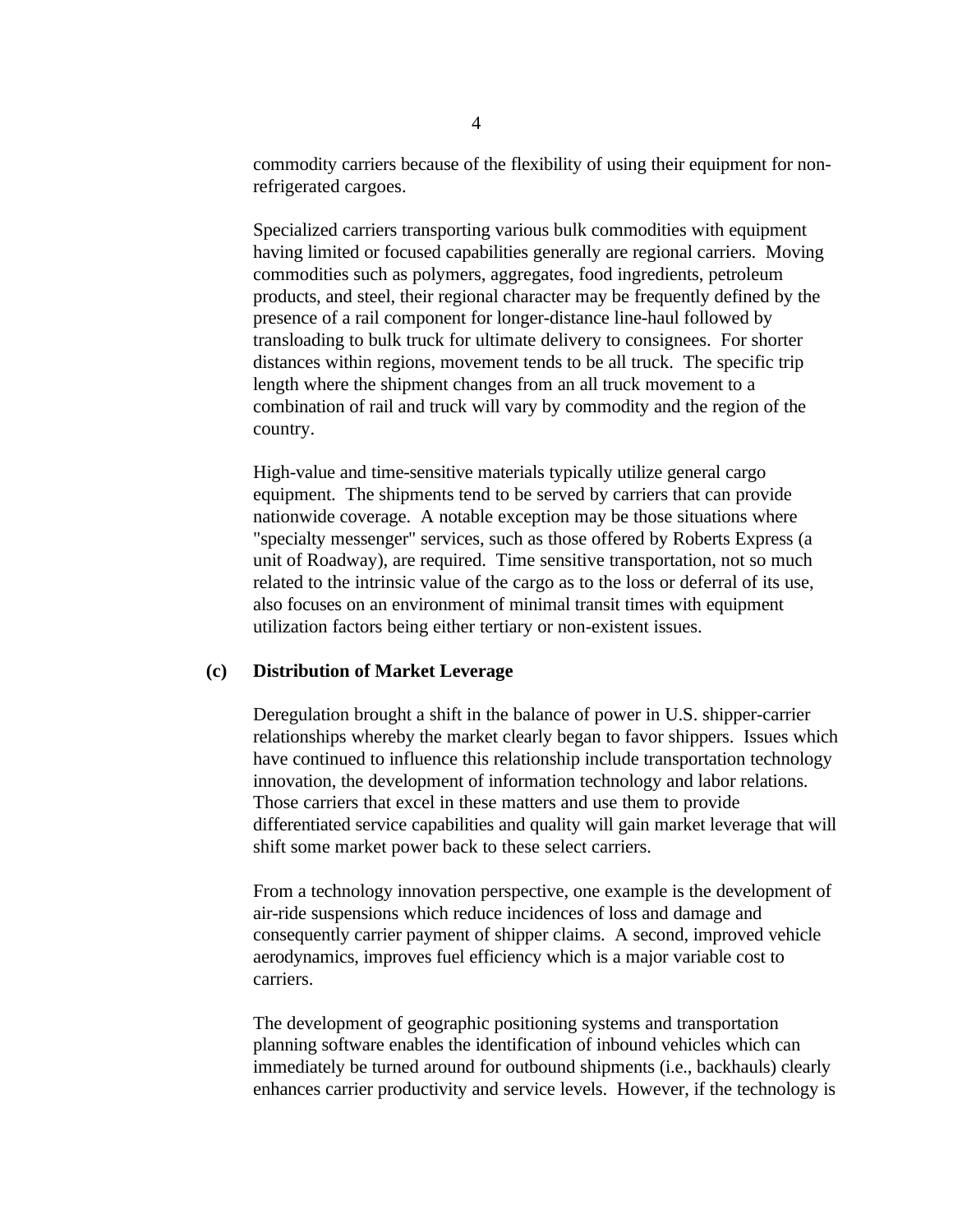used by major shippers, rather than carriers, and the shippers then seek rate concessions on both transportation legs, such technology development creates further market leverage for the shippers.

The driver shortage stems in part from uncompetitive wages and negative life style attributes (e.g., minimal family time) of long-haul trucking (Richardson, 1994). These conditions may be partially offset, at least in the longer term, by fewer loads as a result of introducing larger vehicles and higher weight limits. In the shorter term, however, longer vehicles may compound the shortage given the increasing use of trailer-on-flatcar (TOFC) strategies for longer hauls. While flatcars capable of handling multiple 53-foot trailers are presently being introduced, most of this fleet was designed for shorter trailers. The consequence is less productive utilization of railcar capacity with the result being the return of many trailers to the highways for long distance moves. This phenomenon portends a repeat of the earlier experience when 45-foot trailers were introduced and the rail system endured the occurrence of "phantom 45s". (The loss of one platform space on a two-position trailer-onflatcar railcar designed for two 40-foot trailers, when one space is occupied by a 45-foot trailer.)

# **1.2 Corporate Strategy**

This section on corporate strategy is not meant to be a comprehensive treatment of alternative strategies in the classical typology of innovator, low-cost producer, etc. Rather this discussion focuses aspects of emerging strategies that directly influence logistics systems and the character of demand for freight transport. These aspects include a focus on customer requirements, an emphasis on speed in lead-time management, and re-engineering the supply-chain.

# **(a) Focus on Customer Requirements**

There is little disagreement that customers, including both ultimate consumers and intermediate businesses, are becoming more demanding of not just of product quality, but also service quality. For product markets where there is little perceived technical difference in the quality of the product, service competition takes on added importance. Value added through service offerings is an increasingly important road to achieving competitive advantage. A logistics system that provides a firm sufficient flexibility to pursue new market opportunities, to meet the demand for speed, quick response and consistency in delivery, global reach, nimbleness or flexibility in meeting quickly changing customer requests - these capabilities add value to a firm's offerings.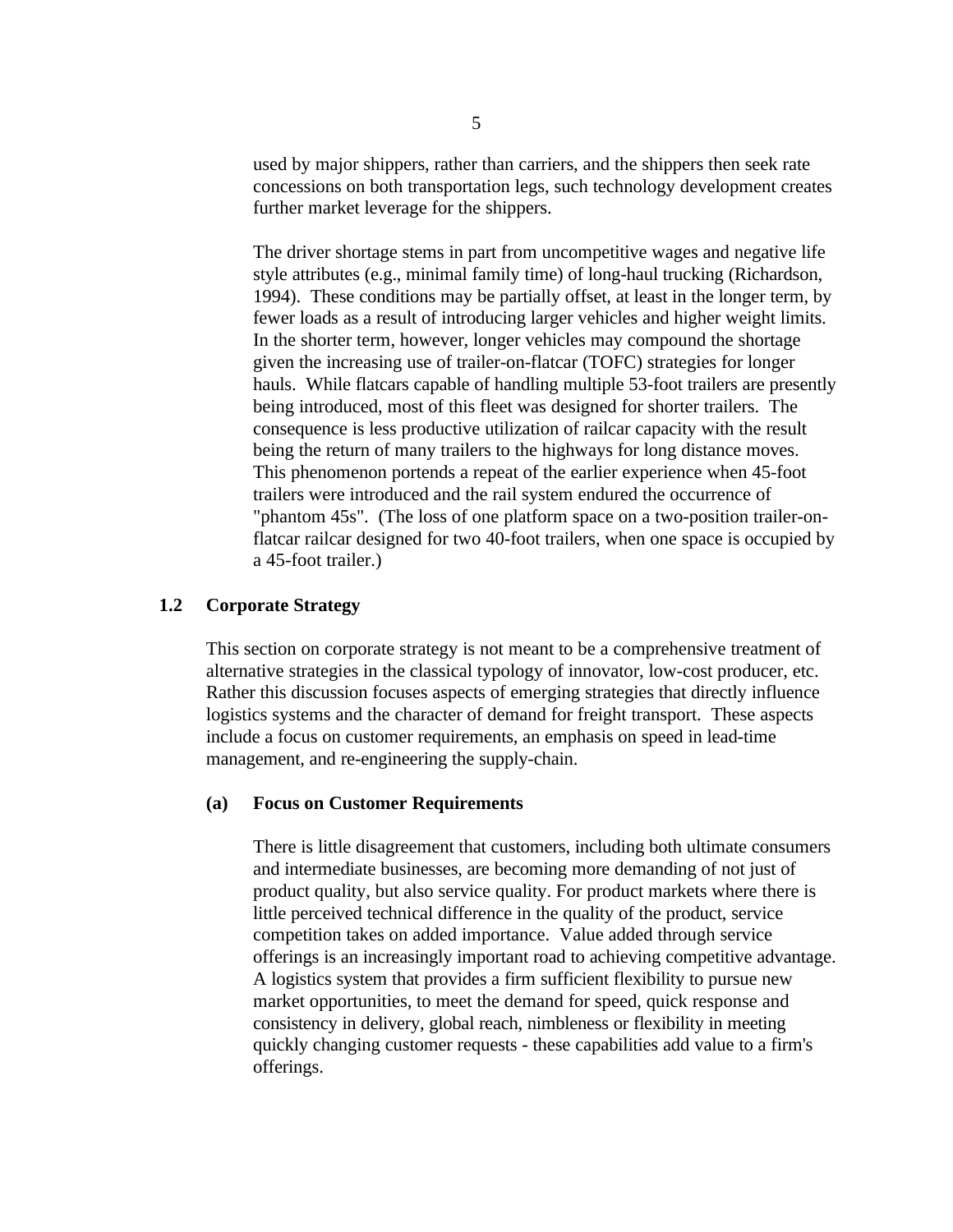In reality, the ability to become a world class supplier depends as much upon the effectiveness of our operating systems as it does upon the presentation of the product, the creation of images and the influencing of consumer perceptions. ... The success of companies like McDonald's, British Airways, or any of the other frequently cited paragons of service excellence (such as Wal-Mart, L.L. Bean, Compaq, Proctor & Gamble) is not due to their choice of advertising agency, but rather to their recognition that the logistics of service delivery on a consistent basis is the crucial source of differential advantage. (Christopher)

### **(b) Strategic Lead-Time Management**

Business historians will record the middle and late 1980s as the dawning of the age of speed as a strategic focus for achieving competitive advantage. Fast, reliable, and flexible operations coupled with innovative information technologies that enable real-time learning and response are potent competitive weapons (Bower and Hout). Cutting-edge manufacturers such as Hewlett-Packard, Honda, Toyota, and Motorola, have a speed culture that does not permit time-consuming processes that unnecessarily add to costs and impede their organizations' abilities to respond in sufficient time to changing market opportunities (Dumaine). In many leading-edge organizations, time-based competitive strategies have taken center stage, replacing older, cost- or scalebased approaches (Stalk).

Time-based strategies take many forms. To increase the pace of change in product variety and achieve customer service excellence time-conscious manufacturers are shortening the planning loop in product development cycles, trimming process time in factories, and improving the speed and reliability of distribution networks (Stalk). At Hewlett-Packard, speed is the core of competitive strategy. Time reduction initiatives are focused on the goal set by CEO John Young to halve the breakeven time, the period from new product conception to profitability. Every operation, from product development through distribution, is involved in time reduction efforts (Dumaine).

Many manufacturers have gained speed superiority from implementing just-intime (JIT) production systems and soft factories. (Through a combination of a heavy dose of information technology and a flexible mix of labor and automated machinery, soft or digital factories have the capability to produce an endless variety of products at mass-production speeds in quantities that can be as small as one (Bylinsky)). But the move to time-based competitive strategies is not limited to manufacturers. Companies in service, wholesale, retail and transportation sectors are also wielding time as a strategic weapon. Benetton, for example, electronically links retail outlets in 60 countries with their factory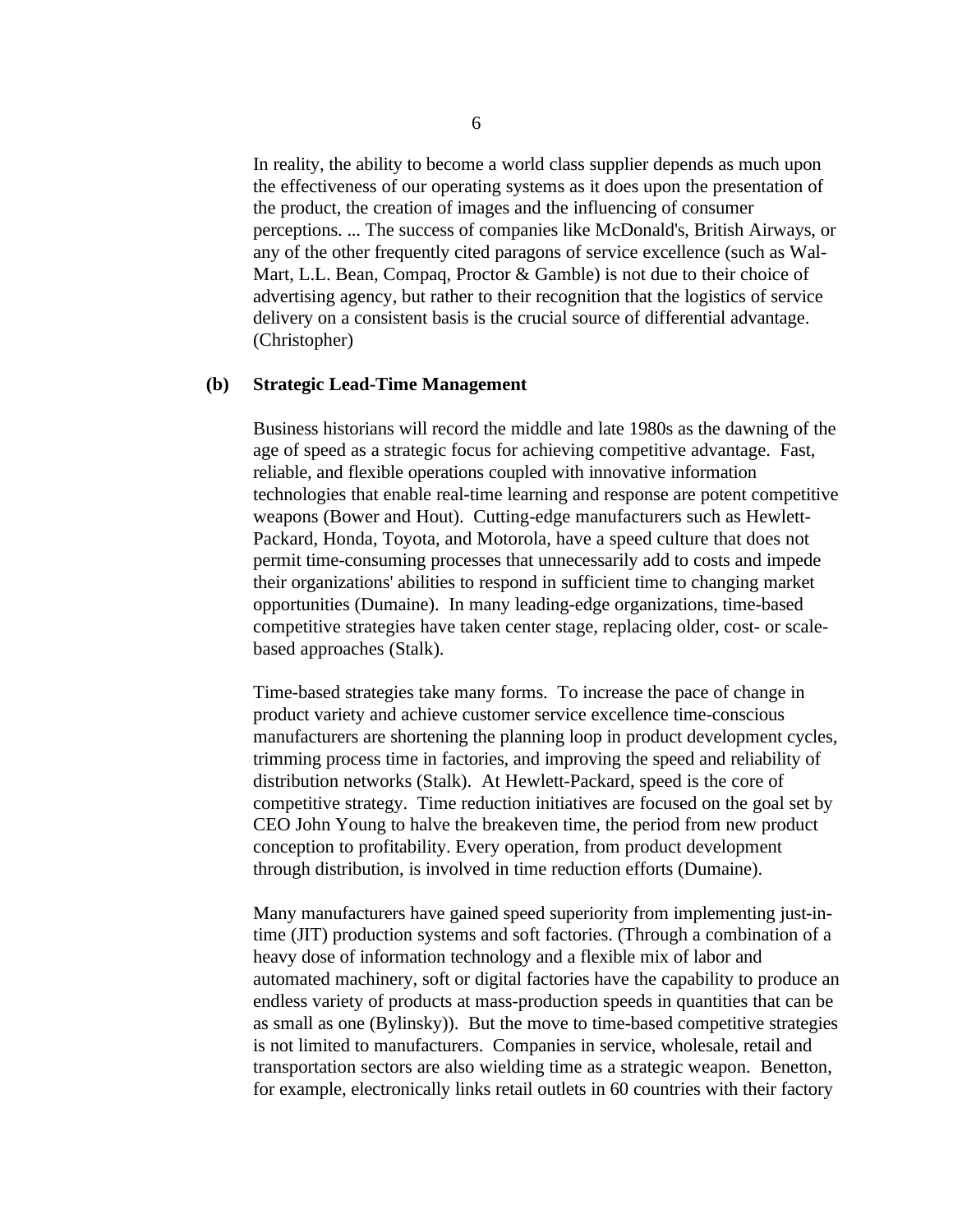and distribution center in Italy to enable rapid within-season reorders, an anomaly in the slow world of retail manufacturing and distribution (Dumaine). The Limited, Federal Express, Domino's Pizza, and McDonald's are other retail and transportation time-based competitors (Stalk).

The growing emphasis on speed to achieve competitive advantage is changing the characteristics of demand for freight transportation services. For example, JIT or similar time-sensitive manufacturing planning and control systems favor smaller shipment quantities, more frequent shipments on shorter lead times, and more precise schedules than traditional scale-based production systems (Rao, et al). Surveys show quick response capabilities and near-perfect reliability to be the most significant of emerging customer expectations. Research by Lieb and Miller found that 90 percent of JIT users said carrier responsiveness to short-term needs and on-time performance are much more important than they had been prior to JIT implementation. Capability to determine shipment location (76 percent), extent of route network (56 percent), price (47 percent), carrier terminal proximity (44 percent), and availability of specialized equipment (35 percent) were also reported to be much more important according to the JIT users responding to the survey. (However, no implications of the change in the importance of these factors for size and weight of shipments is reported.) An unanswered question is the extent to which a change in the cost structure of transportation inputs brought about by more permissive truck size and weight policy might produce sufficient transport savings to induce shippers to make larger shipments despite the increase in inventory and warehousing costs. Some insight on this issue is gained from a study by Middendorf and Bronzini discussed in a later section of this paper.

# **(c) Supply-Chain or Throughput Management**

Supply Chain Management (SCM) is the integrated approach to managing material and information flow among suppliers, carriers, manufacturers, distributors, and end-users with a focus on coordination to eliminate duplication and improve customer service. Supply chain management integrates the total network from raw material suppliers through the manufacturer, retailer, and ultimately, the customer. This approach eschews myopic management practices that focus only on performance of individual functions. SCM promotes integration of individual functions into a network or system whose performance is to be optimized.

Re-engineering the supply chain is being recognized for the potential cost savings that can be achieved. Van Waters and Rogers, the largest U.S. chemical distributor has noted that there is a greater opportunity for reducing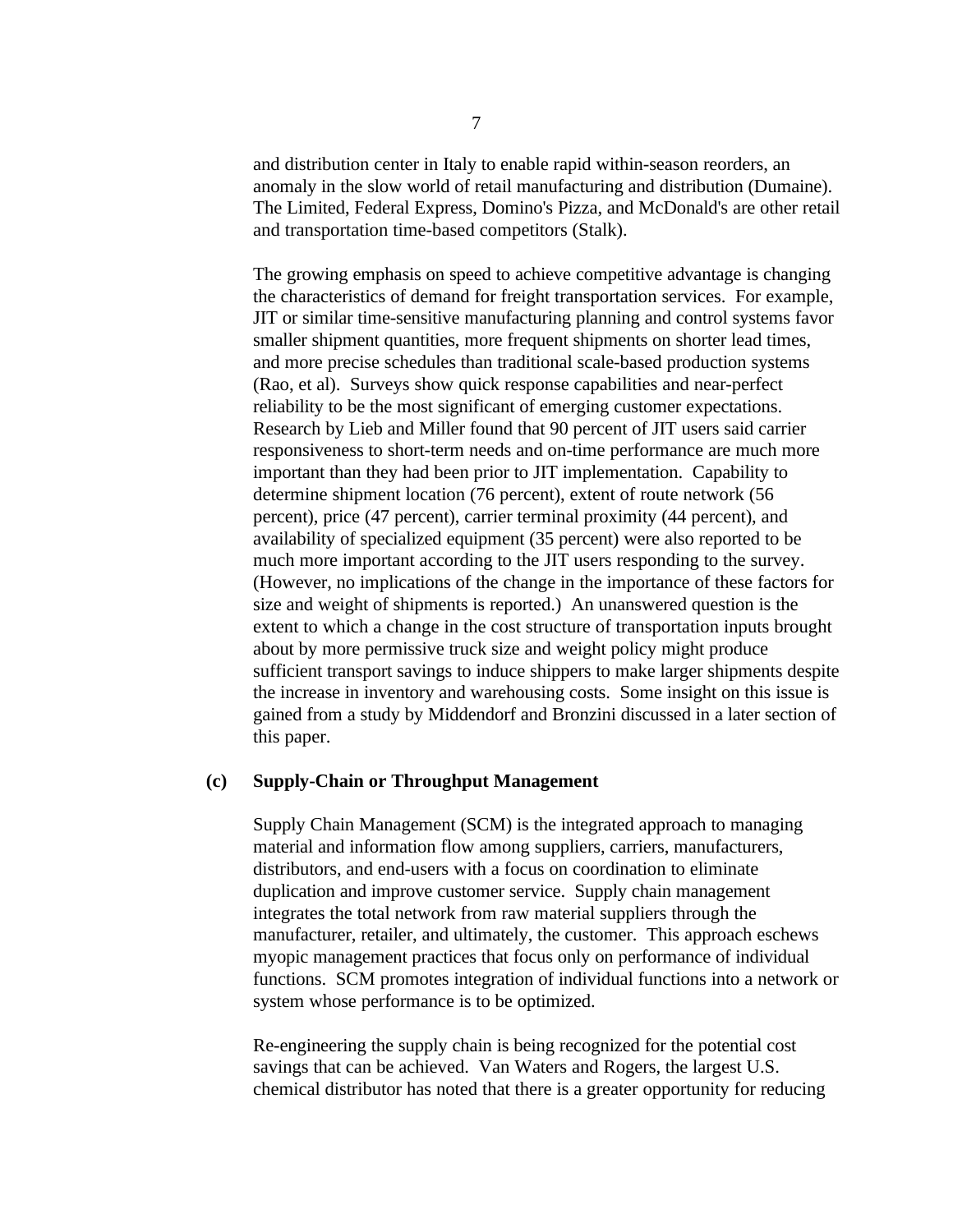cost in the supply chain, than in manufacturing. For example, moving a pallet into a warehouse, re-positioning it, storing it, and then moving it out again often adds little value to the product offering, but adds considerable cost. SCM means closer alliances among entities in the supply chain, including carriers. The Boston Consulting Group has observed that competition is no longer between firms, but between supply chains (Henkoff).

Important examples of how major U.S. firms have improved SCM can be found at GE Medical Systems (GEMS), K-Mart, an anonymous computer manufacturer, and Nabisco. To better manage its supply chain, reduce inventory costs, and improve service levels, GEMS has implemented a program called Integrated Supplier Program (ISP) as an approach to purchasing low-value materials, packaging, and maintenance, repair, and operating supplies. GEMS went from over 500 suppliers down to a core of six who coordinate all of the purchases from the other suppliers and distributors which GEMS formerly dealt with directly. The core manages inventory, conducts physical inventory counts, and places orders. GEMS is electronically linked with suppliers by electronic mail and electronic data interchange (EDI) for ordering, invoicing, payment, transferring forecast data, and bar coding of inventory items (Ellram, March 1994).

A second example is where K-mart and Eastman Kodak exchange point-ofsale data. With this information Kodak automatically replenishes K-Mart distribution centers by TL rather than individual stores by LTL. The K-mart distribution centers then sort and consolidate into larger shipments to individual stores (Traffic Management, May 1992).

A computer manufacturer learned that shipping by air instead of ocean for one of its supply chain links, could save millions in inventory investment. These savings come from intransit inventory and shorter delivery lead times. Moreover, distribution centers need less safety stock to provide the same level of customer service. The benefits outweigh the costs, even though air freight costs three times that of ocean (Sloan Management Review, Spring 1992).

Nabisco Foods defines Effective Consumer Response (ECR) as an implementation of a supply chain initiative that began in the food industry enabling companies to drive out costs through increased cooperation and communication between various links of the channel. Part of this approach, Continuous Replenishment (CRP) is new. With CRP, the inventory bubble shifts from the customer back to the manufacturer yielding the following realizations: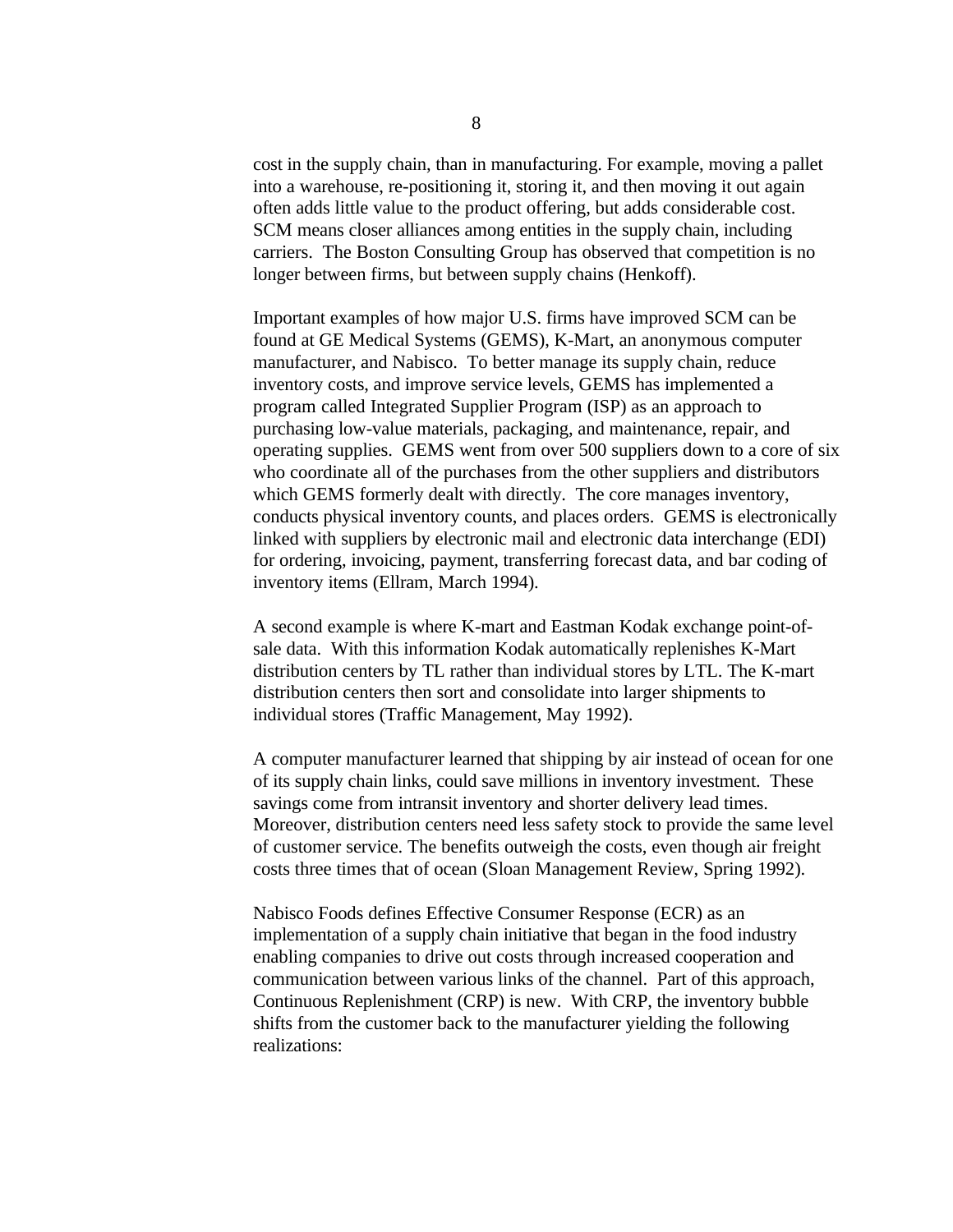- 1. Retailers are starting to feel that manufacturers today are better inventory managers.
- 2. Trust, as expressed in a willingness to share information, is improving with respect to relationships between members of the supply chain.
- 3. Manufacturers find that there is a need to work with trading partners to convince them to avoid the high/low relationships when buying for promotion, but rather to determine an every day low price. The use of CRP and stable inventories keep costs/prices lower, resulting in savings to be passed to the consumer.

# **1.3 Logistics Strategy**

# **(a) Background**

Logistics deals with much more than just the pick-up and delivery of products to and from customers. It entails the process of getting raw materials from suppliers, maintaining inventory (raw materials and finished goods), transportation of materials to and from suppliers/customers, consolidation of shipments, and many other functions. Historically, logistics has had a costbased, operations orientation, that is, the primary focus of logistics management was on providing logistics systems that minimized cost of logistics-related services. However, in leading-edge corporations today, high quality logistics service is used strategically to differentiate firms from their competitors (Coyle).

Logistics strategies designed to address customer expectations regarding delivery of products in turn define the character of demand for freight transport. These demand characteristics can be defined along the following dimensions (from the perspective of the shipper):

- Geographic coverage: local, national, continental, global.  $\bullet$
- Shipment size (weight or volume): parcel, less than truckload (LTL),  $\bullet$ full truckload (TL), multiple TL or rail carload. The heavier the shipment, the lower the transport costs per unit weight. However, for mixed-commodity packaged freight as well as single commodity shipments transported in dry van truckload quantities, transport rates are increasingly quoted on a per-load basis without regard to weight.
- Frequency of delivery: hourly, daily, weekly. Assuming a given demand  $\bullet$ over a given time period, the higher the shipment frequency (same as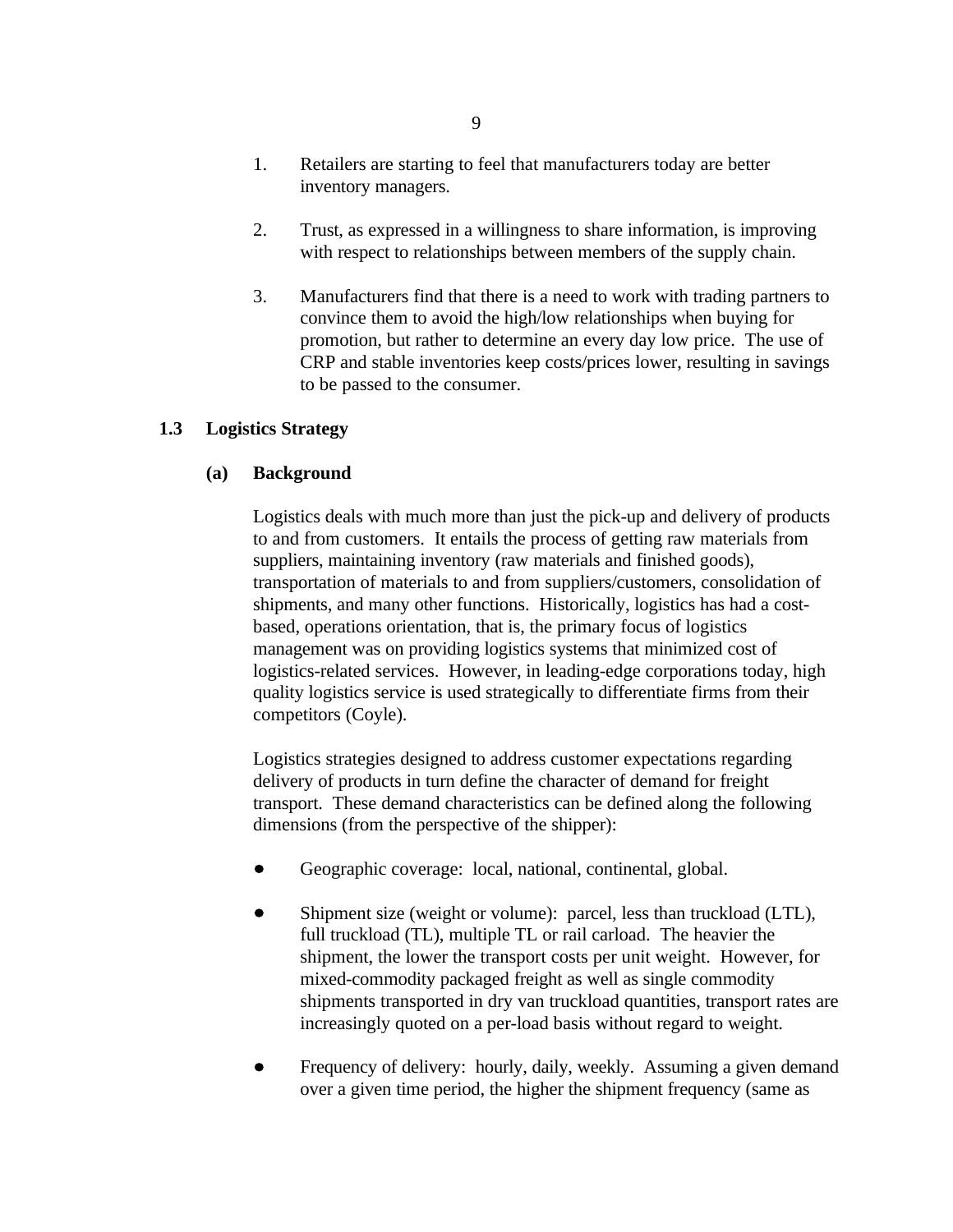shorter time between dispatches), the smaller the shipment size and the greater the total cost of transport.

- Speed: the lead or order cycle time between when an order is placed by  $\bullet$ a customer of the shipper until that order is delivered to the customer. Includes order transmittal, processing, picking, and shipment delivery time. Vehicle speed affects only the latter. In general, shipments peddled or sent through consolidation centers have lower average speeds than direct shipments. Also, generally order cycle times are more compressed for higher value and shorter shelf life products.
- $\bullet$ Quality/reliability of service: providing service on-time at agreed upon service level i.e., 95 percent, 98 percent, 99 percent. Uncertainty of delivery raises inventory cost on the supply channel and forces the holding of safety stocks.
- Quality/condition of delivered product: physical condition of the product delivered. Requires varying combinations of temperature, humidity, handling, and vehicle cushioning control depending upon the product transported.
- Flexibility: responsiveness to changes in customer's needs. Has an increasingly important time dimension, particularly in retail goods distribution and in JIT production systems. Often a function of carrier equipment availability, or the ability to change transportation strategies already put in place.
- $\bullet$ Service coverage: linehaul only, one origin-destination door-to-door, multiple origins-destinations door-to-door.

From a shipper's perspective, shipment size is a function of many factors, including the size of orders placed by customers and the physical capacity of the transport vehicle. The fundamental trade-off in determining optimal (leastcost) shipment size is between transportation costs and inventory holding or carrying costs. This trade-off is typically assessed through the application of some form of an Economic Order Quantity (EOQ) model. These models express total cost as the sum of inventory-carrying and transportation costs. Inventory-carrying cost is difficult to estimate precisely. In addition to the opportunity cost of capital, carrying cost depends on product value, annual volume, insurance, handling, storage, and obsolescence costs of holding inventory. Inventory-carrying cost is a direct function of shipment size because, as shipment size increases, the size of average inventories rise.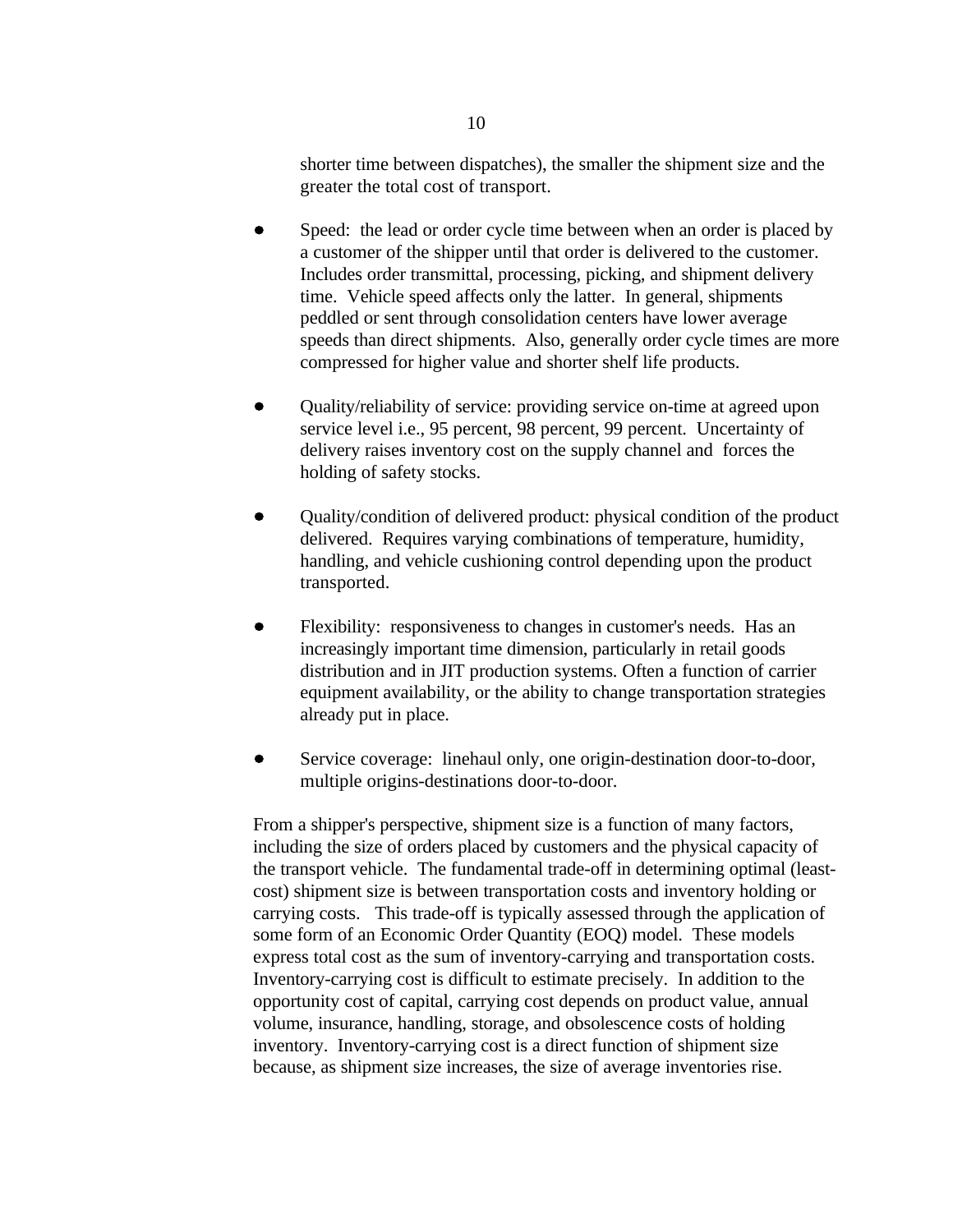Transportation cost is the freight charge per unit of shipment. As shipment size increases, transportation costs per unit tend to fall because most transport operating costs do not increase in proportion to increases in the weight of the vehicle. Due to these shipment size economies, transport cost is inversely related to shipment size. Figure 2 presents a graphical representation of the EOQ model (Blumenfeld et al.). This figure shows the tradeoff necessary between reducing transportation costs by increasing the shipment size and the associated increased inventory carrying cost. EOQ models typically attempt to find the shipment size that corresponds to the minimum point on the total cost curve, C.

Shipment sizes vary considerably depending upon the type of commodity being shipped and on where in the supply chain the shipment is being made. The next two sections address these matters.

# **(b) Commodity Groups**

Logistics practices, including size of shipments, vary widely depending on the type of commodity or product under consideration. As commodity value increases, all other factors held constant the cost of holding that product in inventory increases and therefore efforts intensify to reduce the amount of inventory held at storage facilities as well as in transit. Time sensitivity describes the importance of having a specific product or commodity in a specific place at a specific time. It can also be used to describe products or commodities that quickly become obsolete or outdated. Similar to value, as the time sensitivity of a product increases, firms attempt to decrease the amount of inventory. Transit times can be affected by shipment size due to the manner in which shipments are handled by carriers. Shipments in the 500- 10,000 pound weight range tend to move through less-than-truckload networks and thus tend to move more slowly than either small shipments handled by express carriers or truckload shipments that move directly from shipper to receiver.

The four commodity groups considered for this analysis are: 1) High-Value, Time Sensitive; 2) Low-Value, Time Sensitive; 3) Non-Time Sensitive; and, 4) Bulk.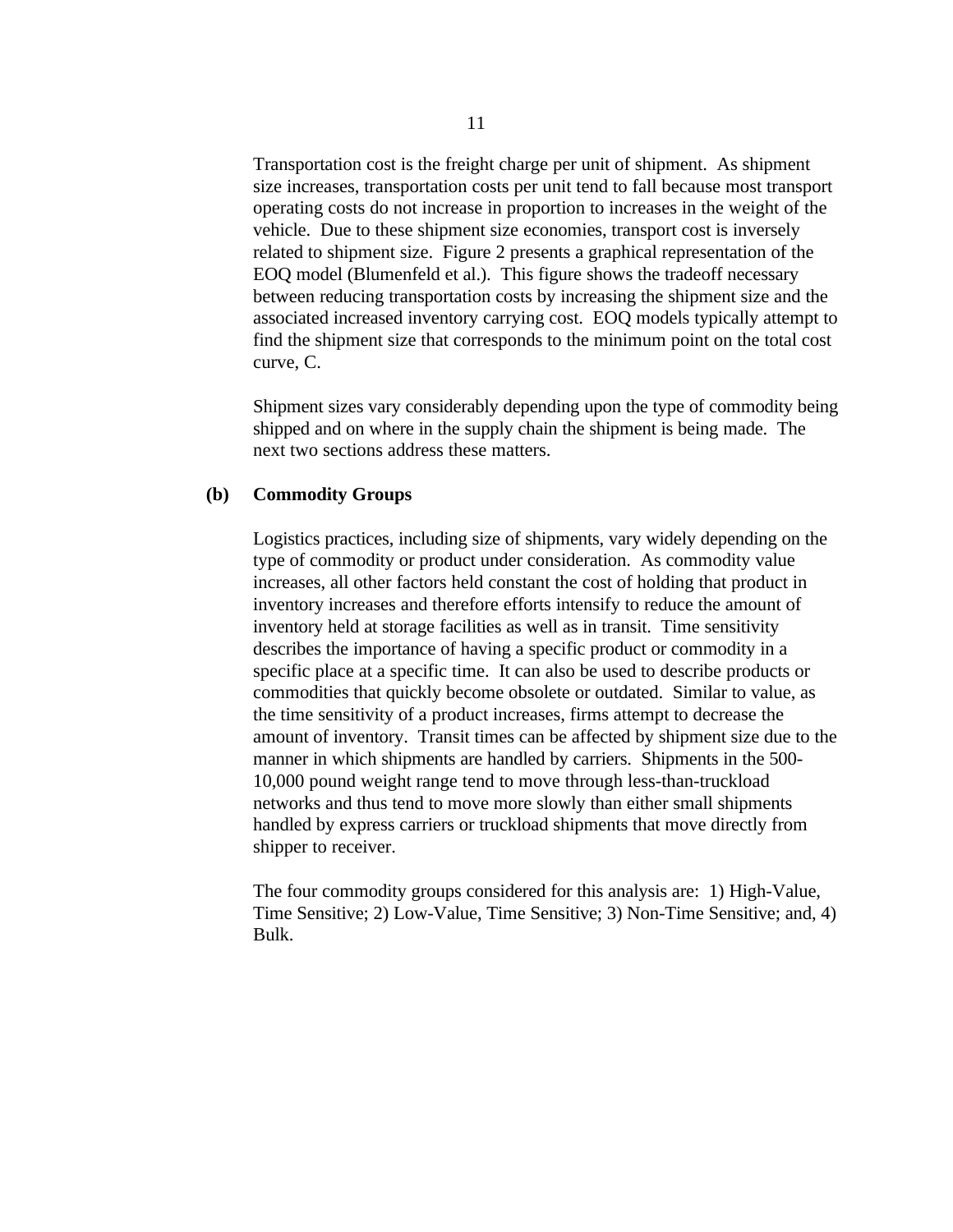

Figure 2. Total Cost per Part vs. Shipment Size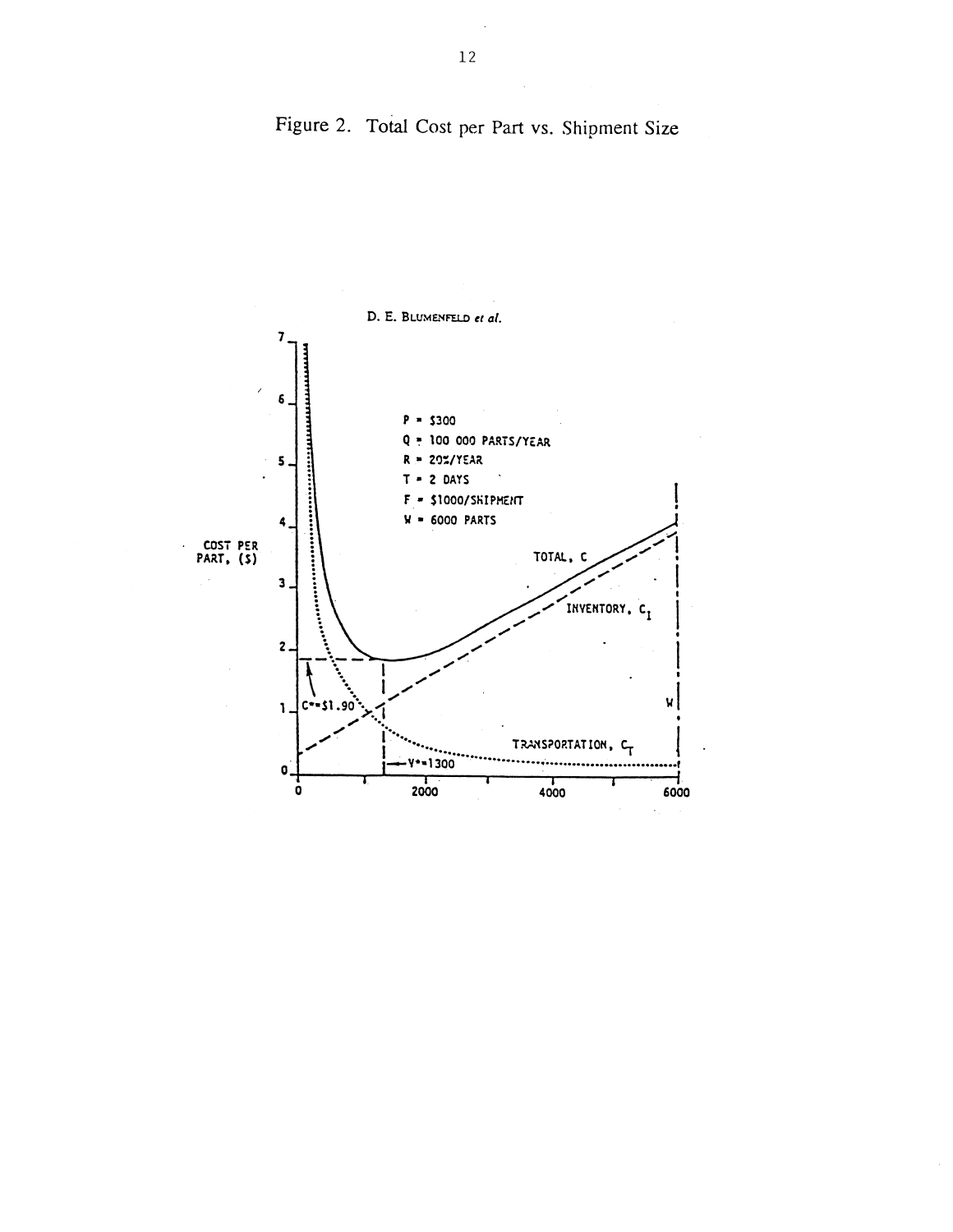# High-Value, Time-Sensitive, Packaged Goods

Products from companies such as Hewlett-Packard, The Limited, and Iowa Beef Products fall into this category. Typically of very high value per pound, these products may require specialized equipment and facilities for storage and transportation, and typically must be delivered within specified time windows. These characteristics all add to the cost of transporting goods and maintaining inventory. As the cost increases and the time window for delivery decreases, this tends to reduce the optimal shipment quantities for these products. For example, The Limited's products are very time sensitive regarding delivery to retail outlets. Fashion items have a highly compressed product development life-cycle. Consequently, if garments are not in the store at the time the consumer wishes to purchase, the sale often is lost.

#### Low-Value, Time-Sensitive, Packaged Goods

This commodity group can best be categorized by many of the food and grocery supply products. On a per-item basis, these products do not have high product values but they are relatively sensitive to time. Food products can spoil and once they exceed their "shelf-life", the product must be scrapped. For this commodity group, the concern may not be as much on the cost of holding and maintaining the inventory as it is the need to deliver product at a specific time.

#### Non-Time Sensitive

Semi-processed and finished lumber products fall into this category.

#### Bulk

Bulk products, like coal and potash, are typically low value items, transported and consumed in very large quantities, and typically not transported by road over very long distances due to the relatively high ratio of transportation costs to product value. Inventory holding costs are usually not an issue, consequently, these products are ordered in sufficient quantities to allow delivery in bulk (unit-train, truckload, etc.) so as to reduce unit transportation costs.

### **(c) Product Distribution Patterns**

A variety of product flow patterns have evolved over time as supply and distribution networks become more complex. The simplest flow pattern is point-to-point. This type of pattern is characteristic of products using super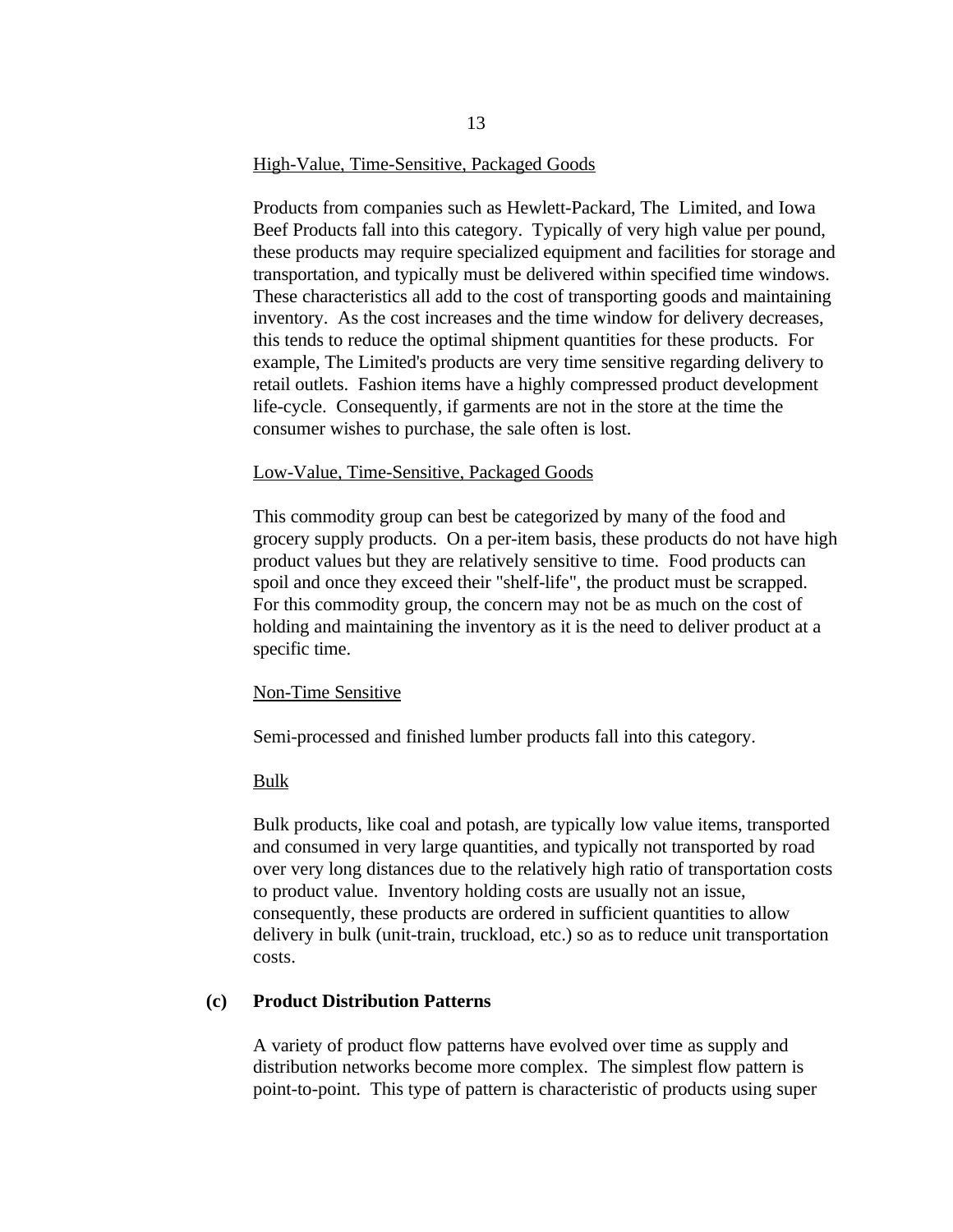express courier services or TL carriers. Point-to-point product flow is also found on breakbulk terminal-to-terminal portions of LTL networks.

A one-origin-to-many-destinations product flow is characteristic of products originating at one point, such as a manufacturing plant or distribution center, and distributed directly to many distribution points or customers. This type of flow pattern requires more sophisticated planning and routing to achieve efficient vehicle utilization and meet customer needs. Vehicle consolidation of the product flow can bring significant transport cost savings. These types of flows are found in retail distribution and on the customer delivery legs of LTL operations. Peddling is a term often given to this type of product distribution. On a peddle run, the vehicle is dispatched with multiple shipments and one shipment is dropped off at each of the destinations on the run. The converse of the one-to-many product flow is the many-to-one flow. This is characteristic of pickup operations in LTL networks.

A many-to-many product flow pattern is characteristic of express carrier services such as UPS and Federal Express and of complete LTL networks. Products originate at many different points and must be distributed to many different points. Consolidation terminals are important components of these networks. These terminals serve to sort and assemble the flow of product through the network to achieve optimal utilization of vehicles and to lower transport costs. The speed at which this sorting and assembly takes place is evermore important in today's competitive transport environment. The manyto-many flow patterns can become quite complex, with the most time-sensitive products flowing through just one consolidation point, while other products may flow through two or more consolidation terminals.

The trend toward smaller shipment sizes and more frequent deliveries increases transport costs (Whitford). To keep these costs from rising too high, more sophisticated consolidation strategies than those typically used by LTL carriers are being developed (Anderson and Quinn). These strategies are responding to the demands on shipment time, frequency, and quality.

# **(d) Alternative Transportation Patterns**

# Direct Shipping

For direct shipping (shipping directly from supplier to customer), the transportation costs per load are assumed to be a function of: 1) fixed cost of initiating a dispatch; 2) fixed cost of a customer stop; 3) transportation cost per mile; and 4) round trip linehaul distance. One problem with most EOQ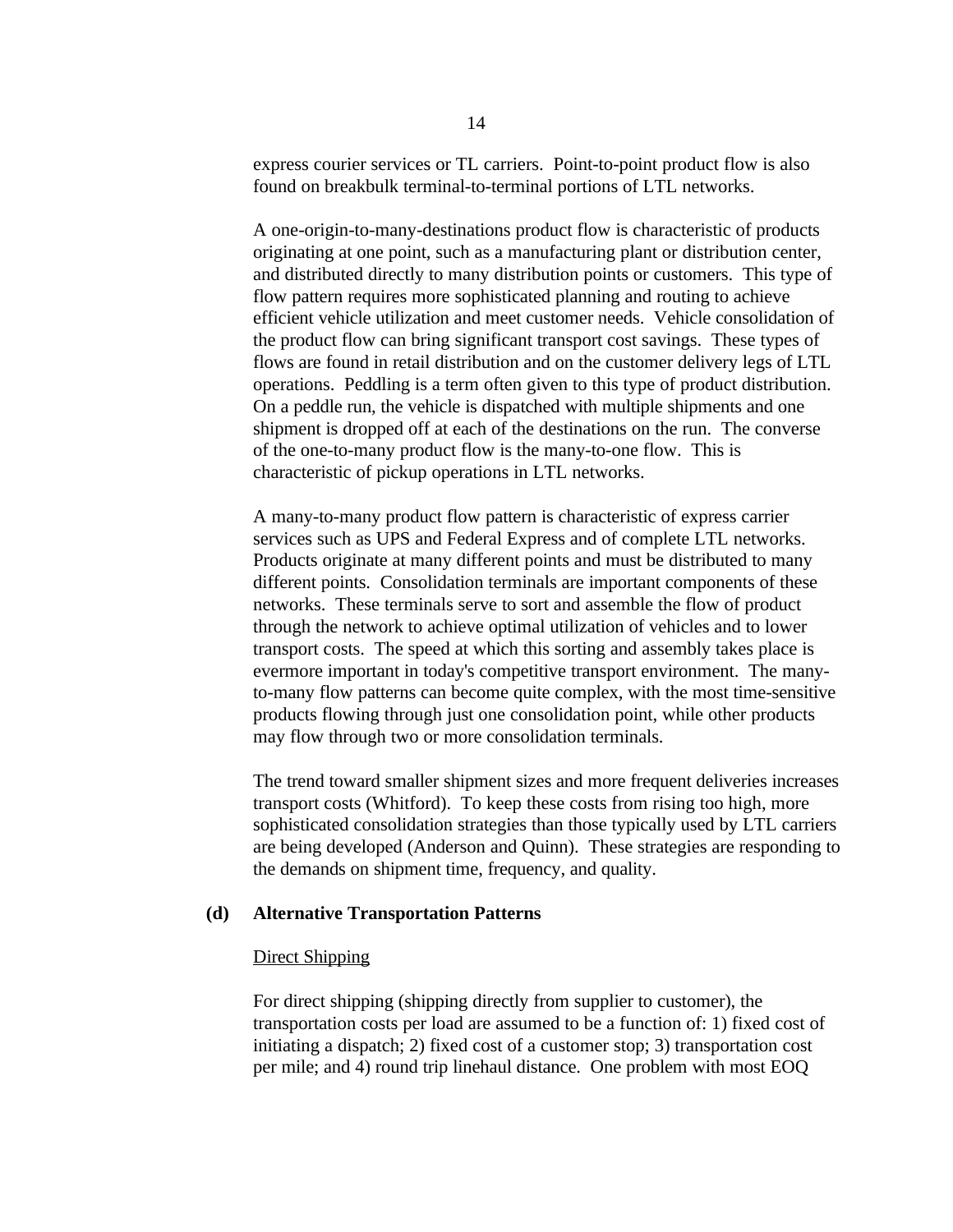models is that the modeling of transportation cost is independent of the load size, weight, or vehicle capacity.

Further model development by Abdelwahab and Sargious focused on developing a relationship between transportation rates and shipment size to substitute for the fixed transportation charge in earlier models. Their refined model calculates a cost for a full truckload as a function of the distance traveled, the shipment size (pounds), the commodity value (\$/lb) and commodity density (lb/ft<sup>3</sup>). Using this model, it can be shown that as the usage rate or demand increases, the optimal shipment size increases. As the value of the product increases or the inventory carrying charge rises, total cost per unit rises but optimal shipment sizes decline as more emphasis is given to reducing average inventory levels. Also, as distance increases, costs rise and optimal shipment size increases.

While Abdelwahap and Sargious' work does advance the modeling of freight distribution, there are still problems with the theoretical models. These models all assume that the transportation time is known and exact. They do not account for any variability in transit times. Influences such as congestion, availability of dock space either at the shipper or receiver, and weather characteristics all can impact the amount of time it takes a vehicle to make a delivery or pick-up.

Using shipper data and EOQ-based model results supplied by Penn State University, Middendorf and Bronzini in a study for the Federal Highway Administration analyzed the potential cost impacts on shippers from the use of longer combination vehicles (LCVs). The LCV configurations studied for this effort were the Rocky Mountain double combination consisting of a tractor pulling a 48-foot trailer followed by a 28-foot trailer and the turnpike double combination which is a tractor pulling two 48-foot trailers. Based on their research, Middendorf and Bronzini found that in most cases, use of LCVs would have a significant favorable impact on the annual total logistics cost of truckload shippers. In shipping lanes with moderate to high volumes (between two firms), long distances between origin and destination, or medium to low product unit values, the economies of shipment size made possible by larger capacity transport vehicles more than offset the higher inventory costs associated with larger shipment sizes.

While many variables factor into the determination of potential benefits associated with using LCVs, an "... excellent indicator of whether or not a truckload shipper would benefit from switching to LCVs is the ratio of the shipper's current annual single trailer freight costs to annual inventory carrying costs." Since the use of LCVs increases the capacity of transport vehicles and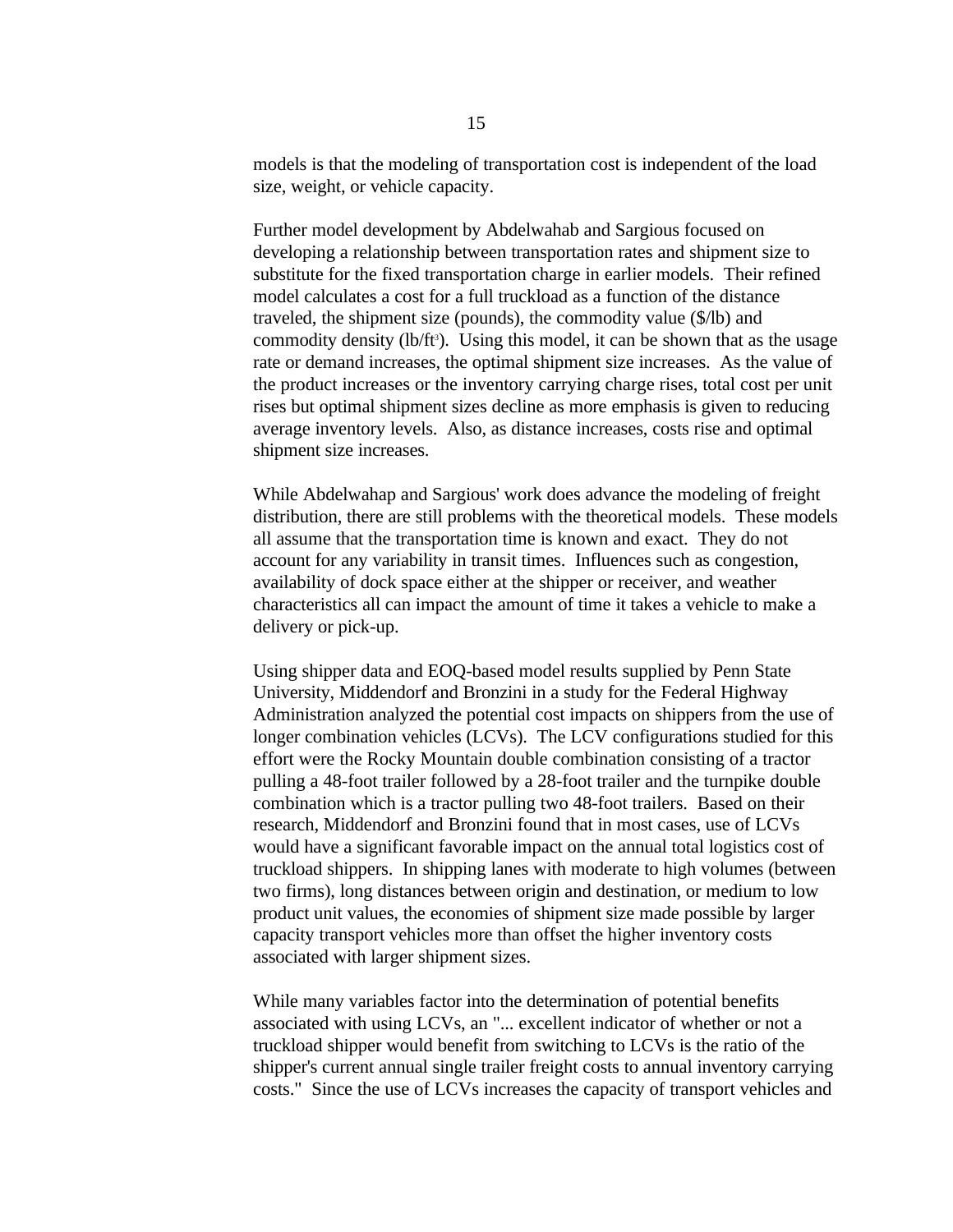thus increases the amount of inventory in transit, a tradeoff is established between the cost savings associated with the productivity increases versus the cost penalty associated with higher inventory carrying costs. Based on their research, Middendorf and Bronzini found that "... when single trailer freight costs are two or more times greater than the inventory carrying costs, switching from single trailers to LCVs will in all likelihood greatly reduce the shipper's annual total logistics costs."

While this gives very good information regarding potential uses for LCVs, it has limitations. The data under study were only for truckload shipments and received from a relatively small sample size of 176 product-specific traffic lane (origin-destination) movements obtained from a total of 72 companies. This study did not address any of the potential impacts on LTL shipments or other size and weight configurations except those modeling. Also, there is no way to determine at this time how representative the sample is of the population; thus, any generalizations must be made with caution. If the distributions of annual lane volumes, shipment distance, or product volumes obtained in the same are highly skewed, then very different results might arise from a more representative sample.

#### **Peddling**

For a given production volume, as the number of customers increase, the cost of direct shipping rises. So, when a supplier is serving many customers, and the typical customer orders are small, then alternatives to direct shipping are worthy of exploration. One alternative explored by Burns, et.al., is "peddling" (also referred to as milk runs) defined as the shipment of multiple customer orders in one vehicle that makes multiple stops on a peddle run emanating from and returning to the supplier's location. Figure 3 from Burns et al., shows a typical supplier customer relationship where multiple customers are served by one supplier. The customers are divided up into delivery regions in which a peddling run can be made to each region. While the work done by Burns et.al. described peddling a supplier's goods to customers, the same model and conclusions could be used to model the pick-up and delivery of parts or materials from multiple suppliers for delivery to a producer.

The direct shipping model described above cannot be used as-is for peddling because it does not account for local delivery transportation costs. Local delivery transportation costs are dependent upon the size of the delivery region. For this approach, Burns et.al. account for the number of customers in a given delivery region and the number of customer stops per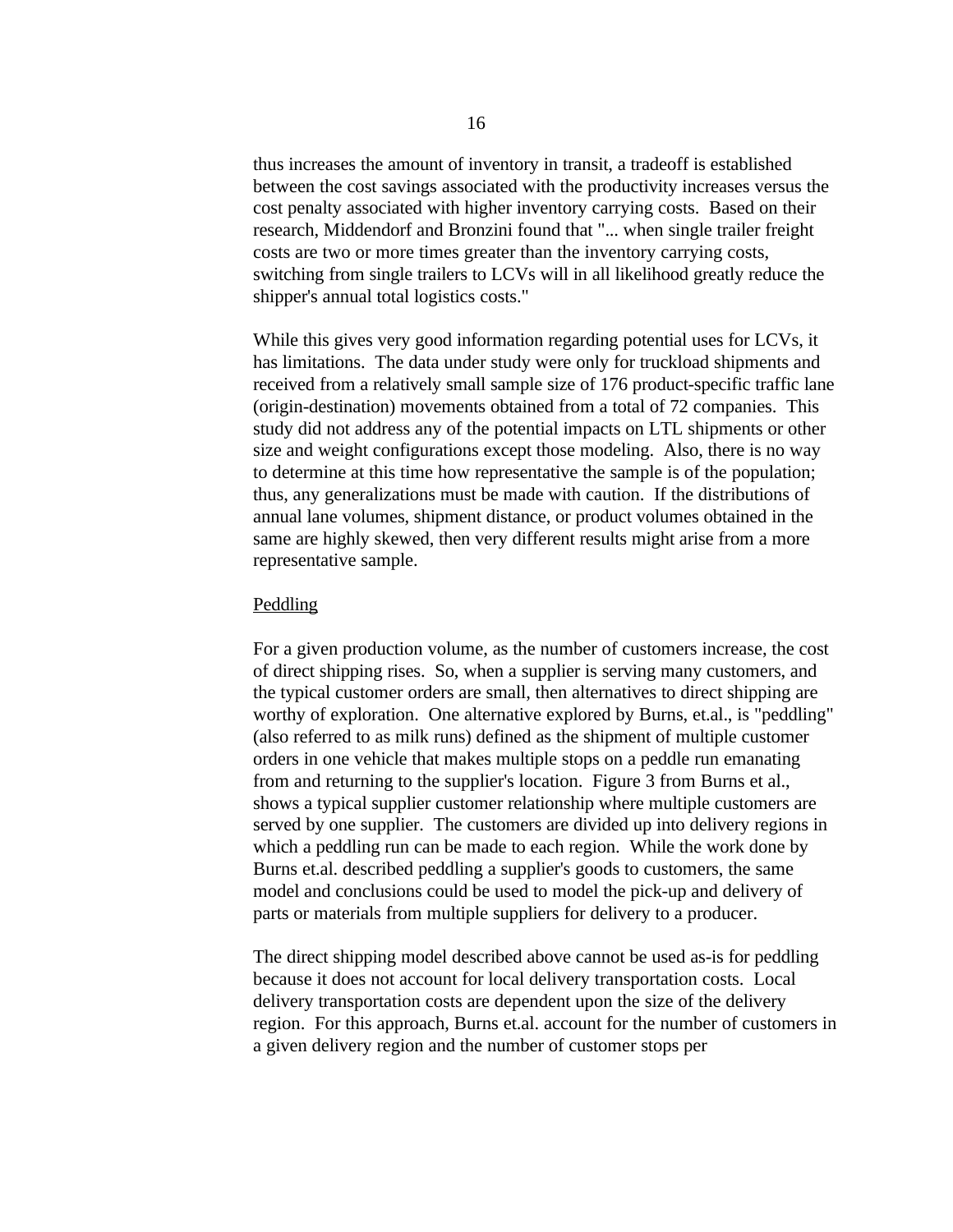

# Figure 3. Typical Supplier and Customer Relationship



Peddling stages.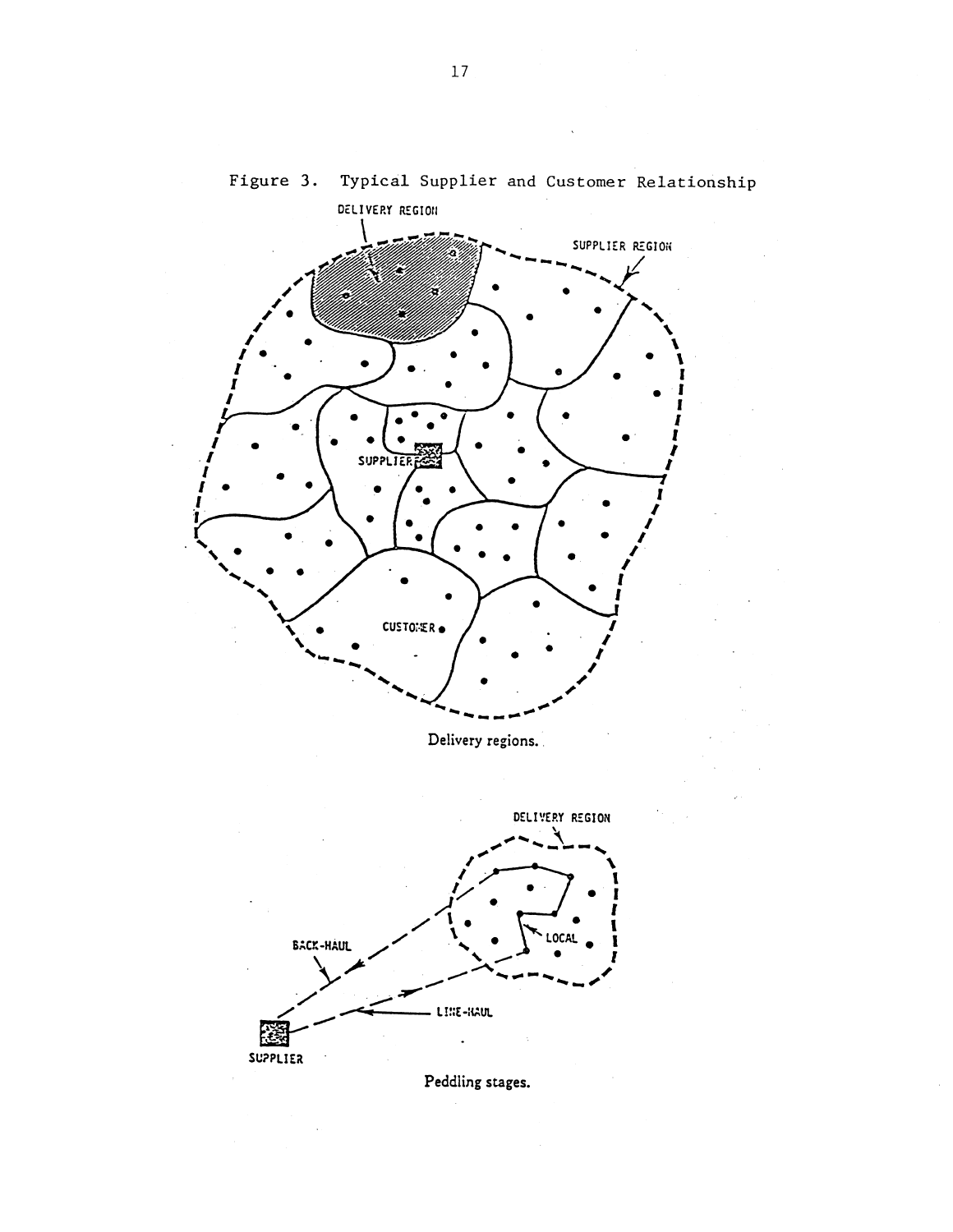vehicle load. The general concept of peddling is to fill the vehicle to capacity at the supplier, and then make a single line-haul/back-haul trip to the region while making multiple local deliveries within the region. As the size of the region decreases and the density of customers within the region increases, this type of peddling approach becomes more attractive.

Still, the peddling model described by Burns et.al. does not account for any travel-time uncertainties. It basically assumes that the more stops you can make on a single trip, the better. From a transportation cost standpoint this may be true. However, it does not account for the time value of deliveries. As more and more production facilities are moving to just-in-time supply chain practices, adding product and stops to a peddling or milk run may add significantly to the time required for delivery and/or pick-up of the product. In work done studying the delivery of prepared foods in the grocery industry, one major manufacturer has found that a limit of three stops per peddle run was about the maximum that could be planned for when accounting for actual traffic uncertainties, delivery schedules, and other unforeseen delays to the delivery process.

The peddling/pick-up cost advantage is most dramatic on short-distance, highvalue, low-time period volume shipments. The peddling cost advantage increases at a decreasing rate with linehaul/backhaul distance. It also increases with customer density, item value, inventory carrying charge, and customer demand.

#### **1.4 Supply of Transport**

With the advent of just-in-time production and supply systems, there is a growing trend toward frequent and small deliveries of supplies and products. The higher the unit value of the goods, the lower transportation costs tend to be as a share of total logistics costs due to higher opportunity and other costs of maintaining inventories. Consequently, market incentives exist which promote smaller and more frequent shipments. Regulations which allow greater weights and/or LCVs are unlikely to provide universal benefits for producers of high-value or time-sensitive commodities.

A similar relationship between transportation and inventory costs exists in shipping lanes where the annual volume moving between two firms is low or the distances between the firms are short. As annual lane volume declines or as lane distance decreases, transportation costs decline relative to inventory costs. Again, the lower transportation costs made possible by larger dimension vehicles and/or LCVs are likely to be more than offset by higher inventory costs so that there is no net benefit for shippers in these circumstances.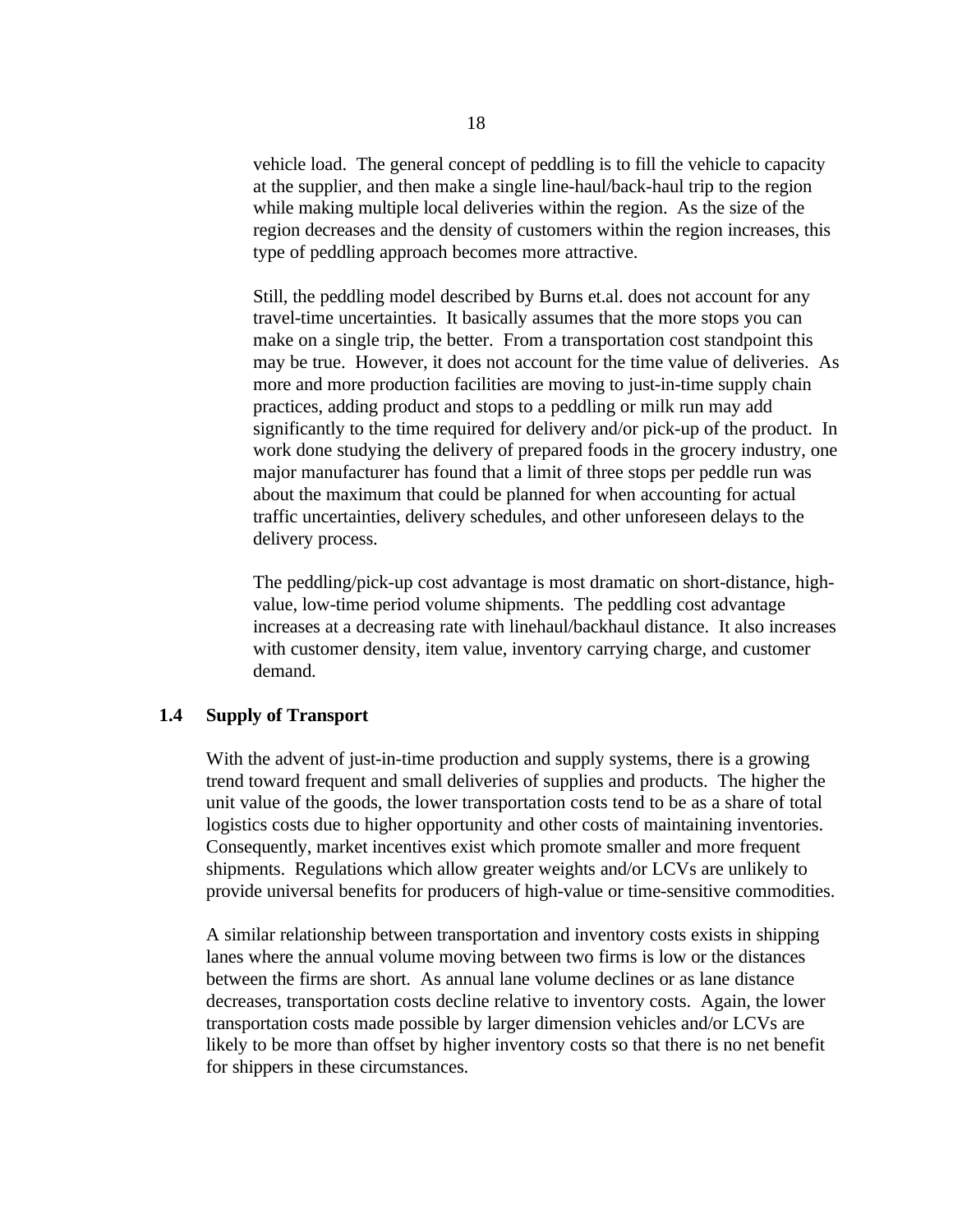An exception to these generalities is the case in which less-than-truckload (LTL) carriers move a consolidated shipment from terminal to terminal in a truckload (TL) line-haul fashion. In this case, shippers and carriers may benefit from greater weight allowances or LCVs, provided the carriers can consolidate the larger loads without decreasing levels of service (shipment time and reliability).

Shippers of low-value, non-time-sensitive commodities shipped directly from supplier to customer via TL shipments would benefit from greater weight allowances or LCVs. So would shippers that ship high volumes between two points or over long distances. If single-trailer freight costs are high relative to the cost of maintaining inventories, shippers would benefit from the greater carrying capacity of LCVs, and their annual logistics costs would decrease. The proportion of product cost represented by transportation would be reduced, ultimately lowering the cost of goods and services, resulting in net benefits to society. This is true also for bulk products (e.g., coal or grain) which are occasionally shipped via truck and are generally not time sensitive. Table 1 summarizes those commodity characteristics and shipping patterns where larger vehicle dimensions and/or LCVs would provide the most beneficial impact from a logistical standpoint.

# **Table 1. Where Larger Truck S&W Will Have the Most Beneficial Impact**

#### **Commodity Characteristics**

Low Value Non-Time Sensitive

Shipping Patterns

On terminal-to-terminal portions of LTL Point-to-point TL (depending upon commodity characteristics) Peddle or milk runs (depending upon commodity characteristics and density of stops) Long distance shipments High annual volume between two firms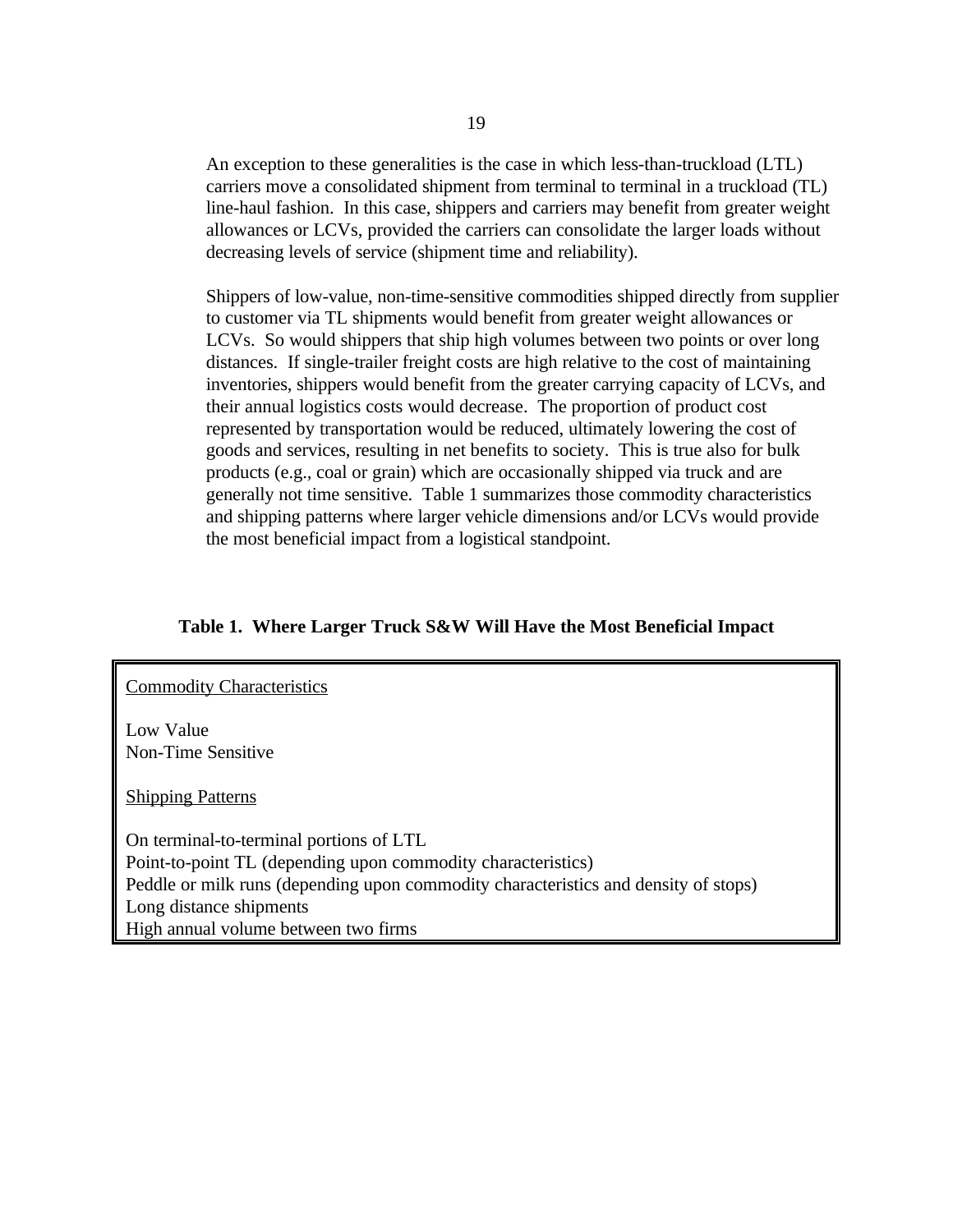# **3.0 References for Logistics Working Paper**

Abdelwahab, Walid M. and Sargious, Michael, "Freight Rate Structure and Optimal Shipment Size in Freight Transportation," Logistics and Transportation Review, Volume 26, Number 3, pp. 271-292.

Anderson, David L. and Quinn, Robert J., "The Role of Transportation in Long Supply Line Justin-Time Logistics Channels," Journal of Business Logistics, Volume 7, Number 1 (1986), pp. 68- 88.

Apogee Research, Inc., "Case Studies of the Link Between Transportation and Economic Productivity," Final Report, prepared for the Federal Highway Administration, January 1991.

Burns, L.D., Hall, R.W., Blumenfeld, D.E., and Daganzo, C.F., "Distribution Strategies that Minimize Transportation and Inventory Costs," Operations Research, Volume 33, Number 3, May-June 1985, pp. 469-480.

Blumenfeld, D.E., Burns, L.D., Daganzo, C.F., Frick, M.C. and Hall, R.W., "Reducing Logistics Costs at General Motors," Interfaces, 17(1), 26-47, Copyright, 1987, The Institute of Management Sciences, USA.

Blumenfeld, D.E., Burns, L.D., Diltz, J.D., and Daganzo, C.F., "Analyzing Trade-Offs Between Transportation, Inventory and Production Costs on Freight Networks," Transportation Research, Volume 19B, Number 5, pp. 361-380, 1985.

Bower, Joseph L. and Hout, Thomas M., "Fast-Cycle Capability for Competitive Power," Harvard Business Review, November-December 1988, pp. 110-118.

Bylinsky, Gene, "The Digital Factory," Fortune, November 14, 1994, pp. 92-110.

Christopher, Martin (ed.), Logistics, The Strategic Issues, Chapman & Hall, London, 1992.

Cooke, James Aaron, "Supply Chain Management '90s Style," Traffic Management, May 1992, pp. 57-59.

Coyle, J. J., Bardi, E., and Langley, J., Business Logistics Management, 5th ed., West Publishing Co., 1994.

Dumaine, Brian, "How Managers Can Succeed Through Speed," Fortune, February 13, 1989, pp. 54-59.

"Easing Highway Congestion," The Journal of Commerce, March 5, 1991.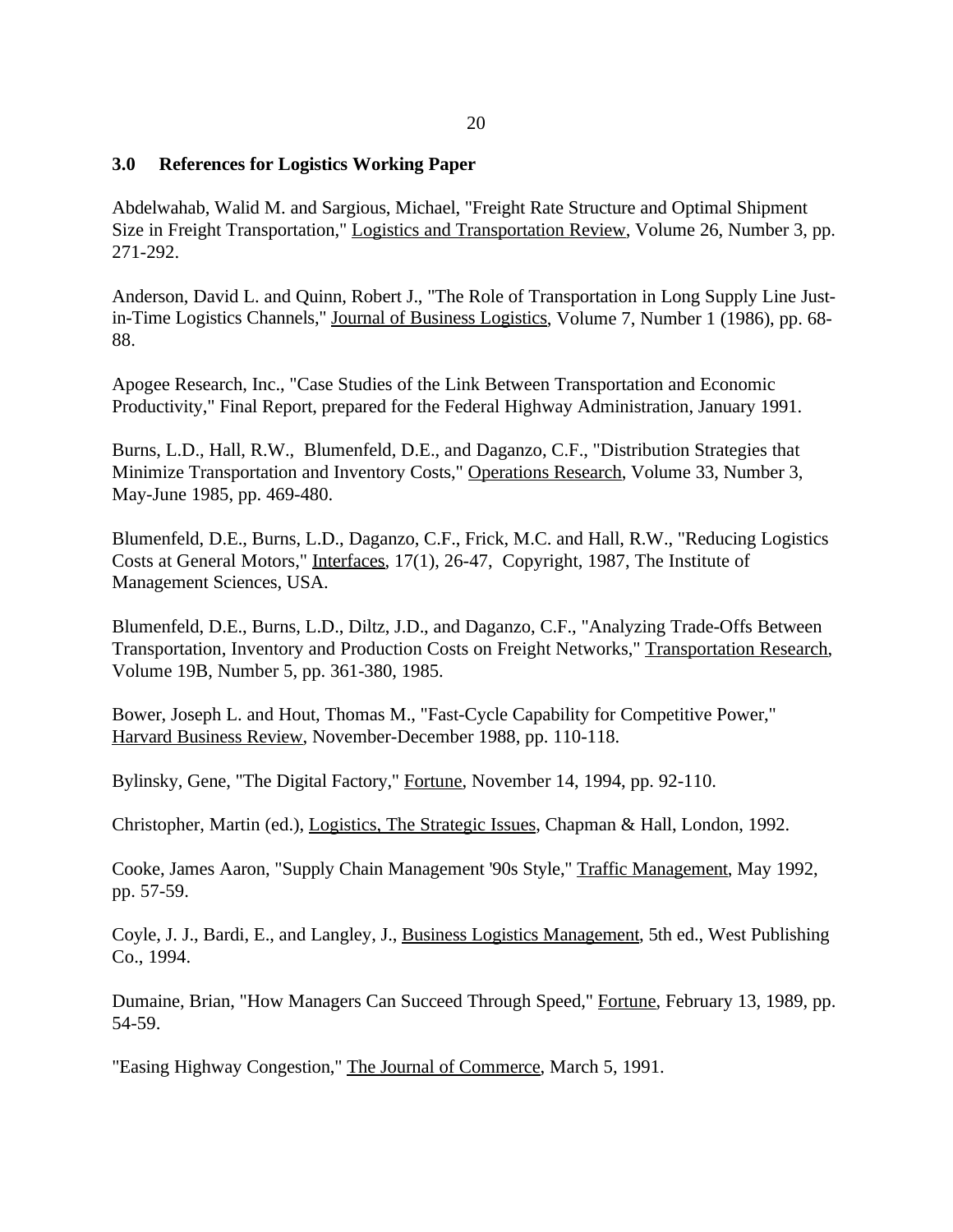Ellram, Lisa M. PH.D., CPM, "The `What' of Supply Chain Management," NAPM Insights, March 1994, pp. 26-27.

Hall, R.W., "Consolidation Strategy: Inventory, Vehicles and Terminals," Journal of Business Logistics, Volume 8, Number 2 (1987), pp. 57-73.

Hall, R.W., "Dependence Between Shipment Size and Mode in Freight Transportation," Transportation Science, Volume 19, Number 4, November 1985, pp. 436-444.

Henkoff, Ronald, "Delivering the Goods," Fortune, November 28, 1994, pp. 64-78.

Hill, Arthur V. and Vollman, Thomas E., "Reducing Vendor Delivery Uncertainties in a JIT Environment," Journal of Operations Management 6, August 1986, pp. 381-392.

Lee, Hau L. and Billington, Cory, "Managing Supply Chain Inventory: Pitfalls and Opportunities," Sloan Management Review, Spring 1992, pp. 65-73.

Lieb, Robert C. and Miller, Robert, "JIT and Corporate Transportation Requirements," Transportation Journal, Spring 1988, pp. 5-10.

Middendorf, David P. and Bronzini, Michael S., "The Productivity Effects of Truck Size and Weight Policies," prepared for the Federal Highway Administration and Center for Transportation Analysis, Oak Ridge National Laboratory, November 1994.

Perry, James H., "Firm Behavior and Operating Performance in Just-in-Time Logistics Channels," Journal of Business Logistics, Volume 9, Number 1 (1988), pp. 19-33.

Rao, Kant and William L. Grenoble, "Modeling the Effects of Traffic Congestion on JIT," International Journal of Physical Distribution and Logistics Management, (forthcoming)

Rao, Kant, Grenoble, William L. and Young, Richard R., "Traffic Congestion and JIT," Journal of Business Logistics, Volume 12, Number 1 (1991), pp. 105-120.

Rao, Kant and Young, Richard R., "The Impact of Heavier Vehicle Weight Limits on the Transloading of Ocean Containers," International Journal of Physical Distribution and Logistics Management, Vol. 22, No. 7, (1992), pp. 25-34.

Richardson, Helen, "Can We Afford the Driver Shortage?", Transportation and Distribution, August 1994, pp. 30-34.

Stalk, G. Jr., "Time - The Next Source of Competitive Advantage," Harvard Business Review, July-August 1988, pp. 41-51.